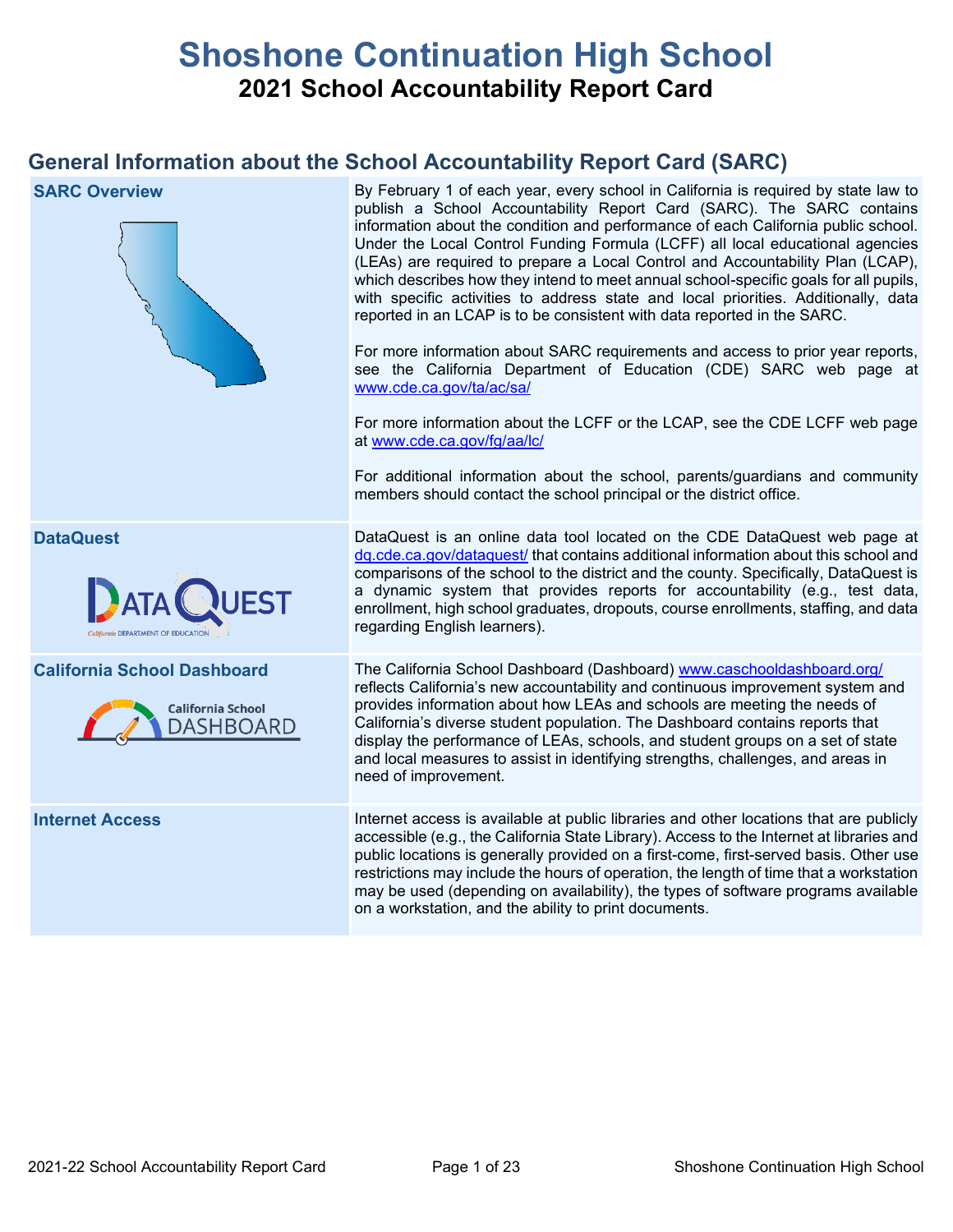### **2021-22 School Contact Information**

| <u> Eve i ee School Schwact hilchmatich</u>        |                                   |
|----------------------------------------------------|-----------------------------------|
| <b>School Name</b>                                 | Shoshone Continuation High School |
| <b>Street</b>                                      | Old State Highway 127             |
| City, State, Zip                                   | Shoshone, CA 92384                |
| <b>Phone Number</b>                                | (760) 852-4303                    |
| <b>Principal</b>                                   | Craig Hill                        |
| <b>Email Address</b>                               | chill@deathvalleyschools.org      |
| <b>School Website</b>                              |                                   |
| County-District-School (CDS) Code 14-63271-1430065 |                                   |

| 2021-22 District Contact Information |                                      |  |  |  |
|--------------------------------------|--------------------------------------|--|--|--|
| <b>District Name</b>                 | Death Valley Unified School District |  |  |  |
| <b>Phone Number</b>                  | $(760)$ 852-4303                     |  |  |  |
| Superintendent                       | Mr. Jim Copeland                     |  |  |  |
| <b>Email Address</b>                 | jcopeland@deathvalleyschools.org     |  |  |  |
| <b>District Website Address</b>      | deathvalleyschools.org               |  |  |  |

#### **2021-22 School Overview**

Shoshone High (Cont.) is one of 3 elementary/comprehensive high schools in Death Valley Unified. Curriculum is focused on helping students who have fallen behind academically meet the goals of a comprehensive high school. The school supports cultural awareness on a daily basis through its diverse literature selections and support from dedicated staff members.

During the 2020-21 school year, no student has, as yet, been enrolled at at Shoshone Continuation High School.

## **About this School**



| 2020-21 Student Enrollment by Student Group |                                    |  |  |  |
|---------------------------------------------|------------------------------------|--|--|--|
| <b>Student Group</b>                        | <b>Percent of Total Enrollment</b> |  |  |  |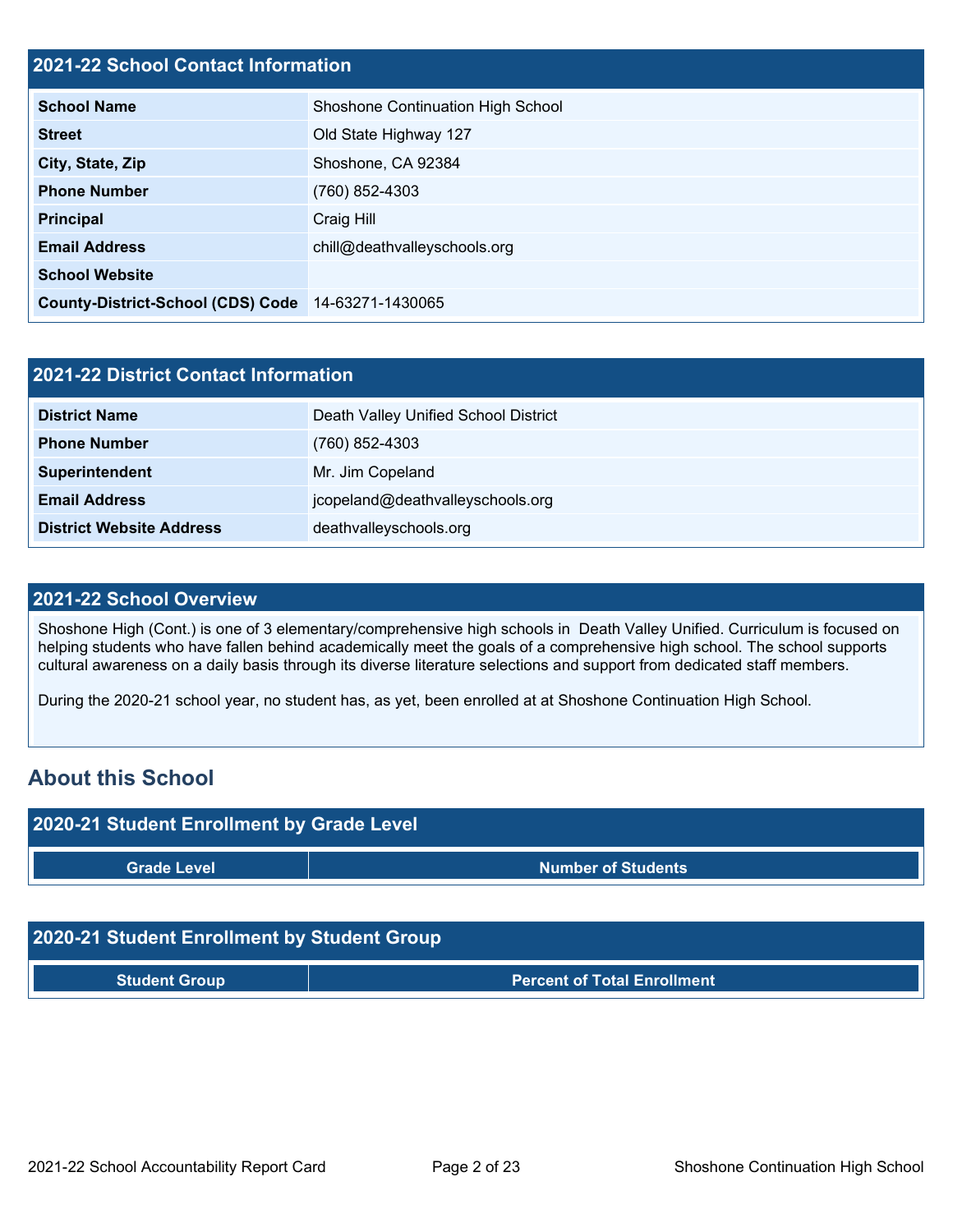## **A. Conditions of Learning State Priority: Basic**

The SARC provides the following information relevant to the State priority: Basic (Priority 1):

- Degree to which teachers are appropriately assigned and fully credentialed in the subject area and for the pupils they are teaching;
	- Pupils have access to standards-aligned instructional materials; and
- School facilities are maintained in good repair

Note: For more information refer to the Updated Teacher Equity Definitions web page at<https://www.cde.ca.gov/pd/ee/teacherequitydefinitions.asp>

#### **2019-20 Teacher Preparation and Placement**

| <b>Authorization/Assignment</b>                                                                 | 2019-20      |
|-------------------------------------------------------------------------------------------------|--------------|
| Fully (Preliminary or Clear) Credentialed for Subject and Student Placement (properly assigned) | 0            |
| <b>Intern Credential Holders Properly Assigned</b>                                              | $\mathbf{0}$ |
| Teachers Without Credentials and Misassignments ("ineffective" under ESSA)                      | $\Omega$     |
| Credentialed Teachers Assigned Out-of-Field ("out-of-field" under ESSA)                         | $\Omega$     |
| <b>Unknown</b>                                                                                  | $\Omega$     |
| <b>Total Teaching Positions</b>                                                                 | $\Omega$     |

Note: The data in this table is based on Full Time Equivalent (FTE) status. One FTE equals one staff member working full time; one FTE could also represent two staff members who each work 50 percent of full time. Additionally, an assignment is defined as a position that an educator is assigned to based on setting, subject, and grade level. An authorization is defined as the services that an educator is authorized to provide to students.

#### **2019-20 Teachers Without Credentials and Misassignments (considered "ineffective" under ESSA)**

| <b>Authorization/Assignment</b>                              | 2019-20 |
|--------------------------------------------------------------|---------|
| <b>Permits and Waivers</b>                                   | 0       |
| <b>Misassignments</b>                                        | 0       |
| <b>Vacant Positions</b>                                      | 0       |
| <b>Total Teachers Without Credentials and Misassignments</b> | 0       |

#### **2019-20 Credentialed Teachers Assigned Out-of-Field (considered "out-of-field" under ESSA)**

| <b>Indicator</b>                                       | 2019-20  |
|--------------------------------------------------------|----------|
| Credentialed Teachers Authorized on a Permit or Waiver | 0        |
| <b>Local Assignment Options</b>                        | $\Omega$ |
| <b>Total Out-of-Field Teachers</b>                     | $\Omega$ |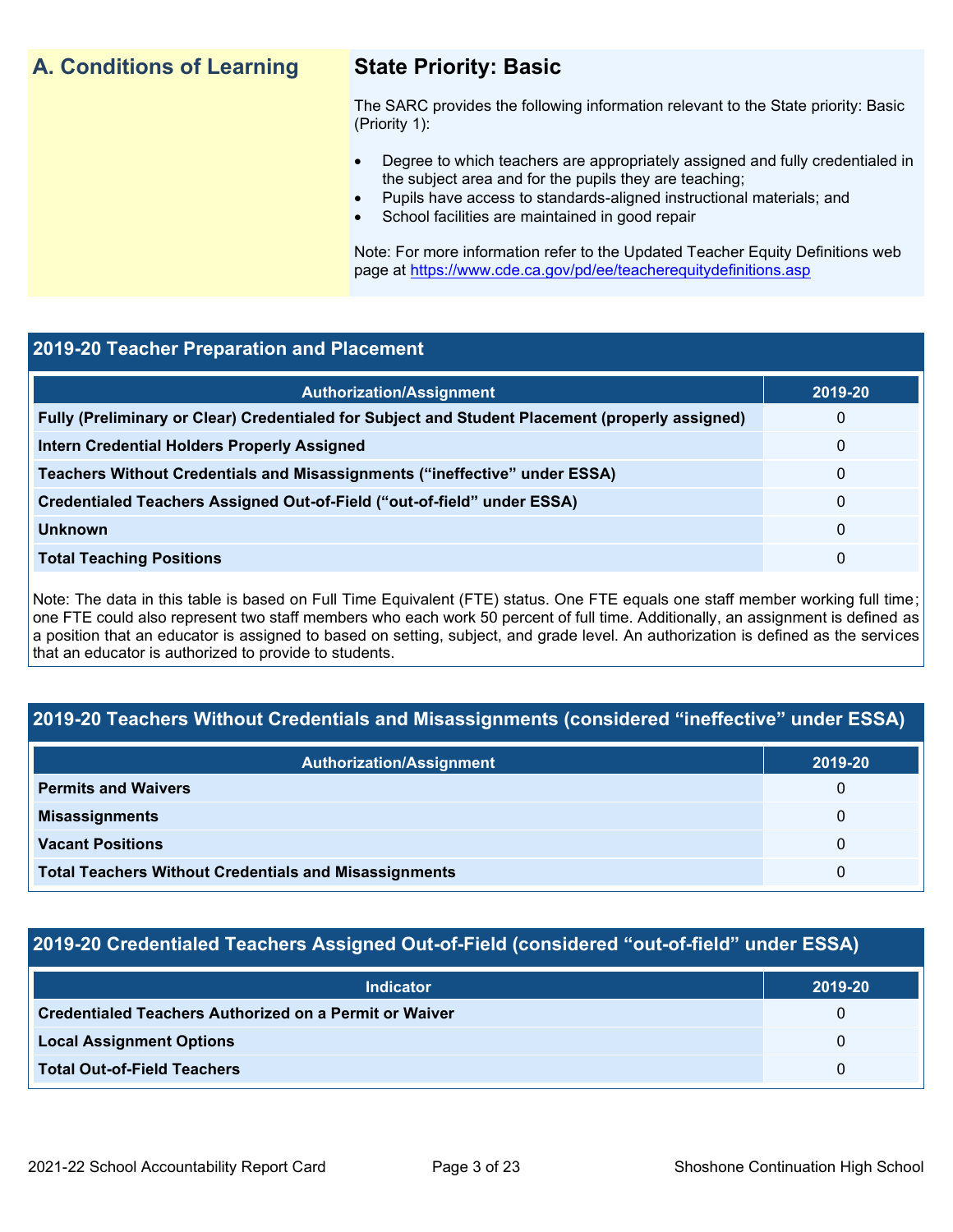#### **2019-20 Class Assignments Indicator 2019-20 Misassignments for English Learners** (a percentage of all the classes with English learners taught by teachers that are misassigned)  $\Omega$ **No credential, permit or authorization to teach** (a percentage of all the classes taught by teachers with no record of an authorization to teach) 0

#### **2021-22 Quality, Currency, Availability of Textbooks and Other Instructional Materials**

Death Valley Unified held a public hearing on September 14, 2021, and determined that each school within the district had sufficient and good quality textbooks, instructional materials, or science lab equipment pursuant to the settlement of Williams VS. the State of California. All students, including English learners, are given their own individual standards-aligned textbooks or instructional materials, or both. in core subjects for use in the classroom and to take home. Textbooks and supplementary materials are adopted according to a cycle developed by the California Department of Education, making the textbooks used in the school the most current available. Materials approved for use by the State are reviewed by all teachers and a recommendation is made to the School Board by a selection committee composed of teachers and administrators. All recommended materials are available for parent examination at the district office prior to adoption. The table displays information collected in 2020 about the quality, currency, and availability of the standards-aligned textbooks and other instructional materials used at the school..

#### **Year and month in which the data were collected September 14, 2020**

| <b>Subject</b>                                         | Textbooks and Other Instructional Materials/year of<br><b>Adoption</b> | <b>From</b><br><b>Most</b><br><b>Recent</b><br><b>Adoption</b> | <b>Percent</b><br><b>Students</b><br><b>Lacking Own</b><br><b>Assigned</b><br>Copy |
|--------------------------------------------------------|------------------------------------------------------------------------|----------------------------------------------------------------|------------------------------------------------------------------------------------|
| <b>Science</b>                                         | 2007: Holt Rinehart<br>2006: Prentice Hall                             | <b>Yes</b>                                                     | $0\%$                                                                              |
| <b>History-Social Science</b>                          | 2007: Addison-Wesley<br>2007: Holt<br>2006: Prentice Hall              | <b>Yes</b>                                                     | $0\%$                                                                              |
| <b>Foreign Language</b>                                | Available via Star Suite with credentialed supervision                 |                                                                |                                                                                    |
| <b>Science Laboratory Equipment</b><br>$(grades 9-12)$ | Upgraded as needed and shared with Death Valley<br>Academy             |                                                                |                                                                                    |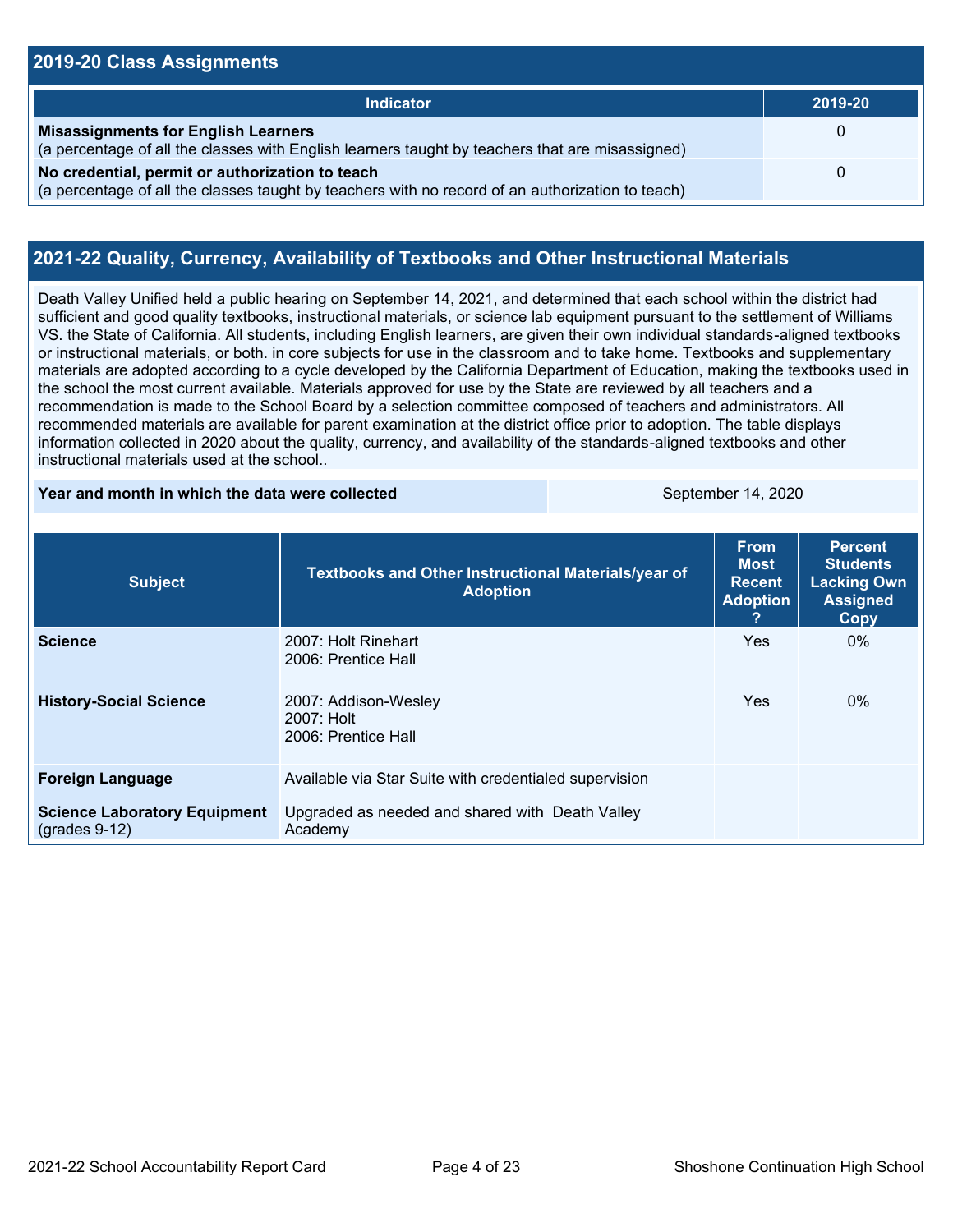#### **School Facility Conditions and Planned Improvements**

Shoshone High (Cant.) was originally constructed in 1957 and is comprised of 1 classroom, a shared gymnasium, and computer lab.

Cleaning Process: The principal works with the custodian to ensure that the cleaning of the school is maintained to provide for a clean and safe school.

Maintenance and Repair District maintenance staff ensures that necessary repairs keep the school in good repair. Highest priority is given emergency repairs.

Deferred Maintenance Budget: The district participates in the State School Deferred Maintenance Program, which provides matching funds on a dollar-for-dollar basis, to assist school districts with expenditures for major repair or replacement of existing school building components. Typically this include's roofing, plumbing, heating, electrical systems. interior or exterior painting, and floor systems.

For the 2017-18 school year the district allocated \$500 for deferred maintenance projects affecting Shoshone Continuation High School.

#### **Year and month of the most recent FIT report January 20, 2022**

| <b>System Inspected</b>                                                | <b>Rate</b><br>Good | Rate<br>Fair | <b>Rate</b><br>Poor | <b>Repair Needed and Action Taken or Planned</b> |
|------------------------------------------------------------------------|---------------------|--------------|---------------------|--------------------------------------------------|
| <b>Systems:</b><br>Gas Leaks, Mechanical/HVAC, Sewer                   | $\times$            |              |                     |                                                  |
| Interior:<br><b>Interior Surfaces</b>                                  | X                   |              |                     |                                                  |
| <b>Cleanliness:</b><br>Overall Cleanliness, Pest/Vermin Infestation    | X                   |              |                     |                                                  |
| <b>Electrical</b>                                                      | X                   |              |                     |                                                  |
| <b>Restrooms/Fountains:</b><br>Restrooms, Sinks/ Fountains             | $\sf X$             |              |                     |                                                  |
| Safety:<br>Fire Safety, Hazardous Materials                            | X                   |              |                     |                                                  |
| Structural:<br><b>Structural Damage, Roofs</b>                         | X                   |              |                     |                                                  |
| External:<br>Playground/School Grounds, Windows/<br>Doors/Gates/Fences | X                   |              |                     |                                                  |

| <b>Overall Facility Rate</b> |      |      |      |
|------------------------------|------|------|------|
| <b>Exemplary</b>             | Good | Fair | Poor |
|                              | ∧    |      |      |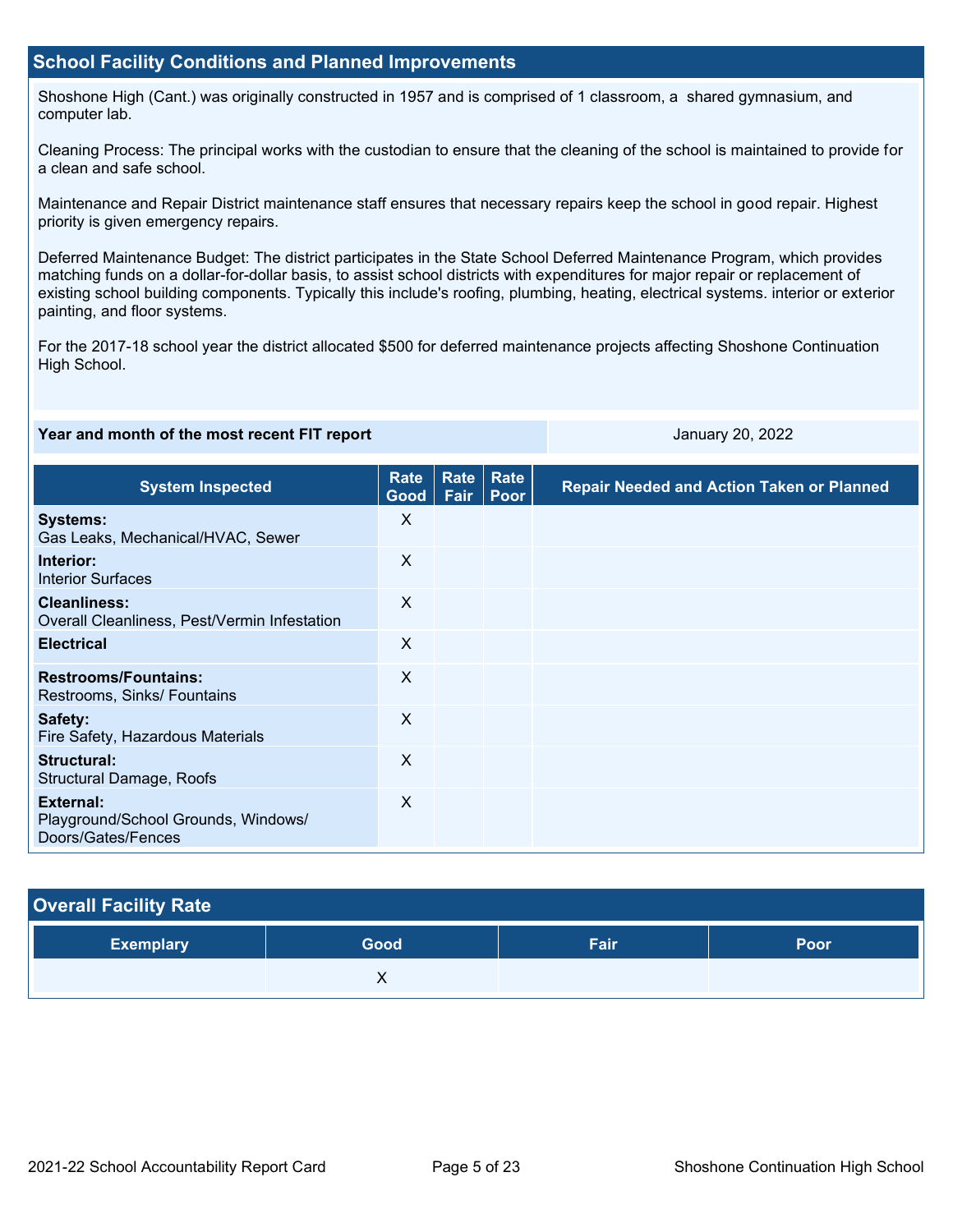## **B. Pupil Outcomes State Priority: Pupil Achievement**

The SARC provides the following information relevant to the State priority: Pupil Achievement (Priority 4):

#### **Statewide Assessments**

(i.e., California Assessment of Student Performance and Progress [CAASPP] System includes the Smarter Balanced Summative Assessments for students in the general education population and the California Alternate Assessments [CAAs] for English language arts/literacy [ELA] and mathematics given in grades three through eight and grade eleven. Only eligible students may participate in the administration of the CAAs. CAAs items are aligned with alternate achievement standards, which are linked with the Common Core State Standards [CCSS] for students with the most significant cognitive disabilities).

The CAASPP System encompasses the following assessments and student participation requirements:

- 1. **Smarter Balanced Summative Assessments and CAAs for ELA** in grades three through eight and grade eleven.
- 2. **Smarter Balanced Summative Assessments and CAAs for mathematics** in grades three through eight and grade eleven.
- 3. **California Science Test (CAST) and CAAs for Science** in grades five, eight, and once in high school (i.e., grade ten, eleven, or twelve).

#### **SARC Reporting in the 2020-2021 School Year Only**

Where the most viable option, LEAs were required to administer the statewide summative assessment in ELA and mathematics. Where a statewide summative assessment was not the most viable option for the LEA (or for one or more gradelevel[s] within the LEA) due to the pandemic, LEAs were allowed to report results from a different assessment that met the criteria established by the State Board of Education (SBE) on March 16, 2021. The assessments were required to be:

- Aligned with CA CCSS for ELA and mathematics;
- Available to students in grades 3 through 8, and grade 11; and
- Uniformly administered across a grade, grade span, school, or district to all eligible students.

#### **Options**

Note that the CAAs could only be administered in-person following health and safety requirements. If it was not viable for the LEA to administer the CAAs in person with health and safety guidelines in place, the LEA was directed to not administer the tests. There were no other assessment options available for the CAAs. Schools administered the Smarter Balanced Summative Assessments for ELA and mathematics, other assessments that meet the SBE criteria, or a combination of both, and they could only choose one of the following:

- Smarter Balanced ELA and mathematics summative assessments;
- Other assessments meeting the SBE criteria; or
- Combination of Smarter Balanced ELA and mathematics summative assessments and other assessments.

The percentage of students who have successfully completed courses that satisfy the requirements for entrance to the University of California and the California State University, or career technical education sequences or programs of study.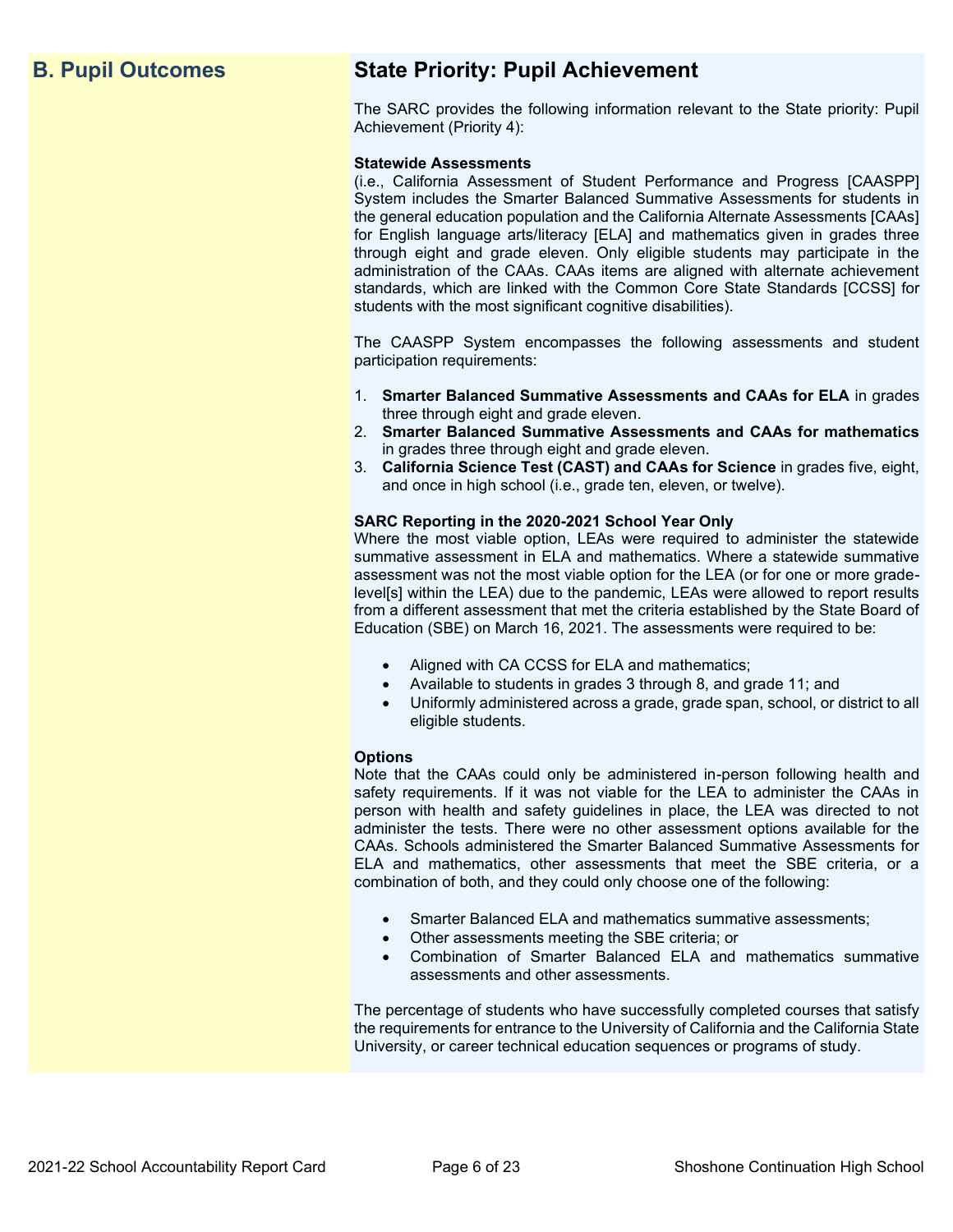#### **Percentage of Students Meeting or Exceeding the State Standard on CAASPP**

This table displays CAASPP test results in ELA and mathematics for all students grades three through eight and grade eleven taking and completing a state-administered assessment.

The 2019-2020 data cells with N/A values indicate that the 2019-2020 data are not available due to the COVID-19 pandemic and resulting summative test suspension. The Executive Order N-30-20 was issued which waived the assessment, accountability, and reporting requirements for the 2019-2020 school year.

The 2020-2021 data cells have N/A values because these data are not comparable to other year data due to the COVID-19 pandemic during the 2020-2021 school year. Where the CAASPP assessments in ELA and/or mathematics is not the most viable option, the LEAs were allowed to administer local assessments. Therefore, the 2020-2021 data between school years for the school, district, state are not an accurate comparison. As such, it is inappropriate to compare results of the 2020-2021 school year to other school years.

| Subject                                                              | <b>School</b><br>2019-20 | <b>School</b><br>2020-21 | <b>District</b><br>2019-20 | <b>District</b><br>2020-21 | <b>State</b><br>2019-20 | <b>State</b><br>2020-21 |
|----------------------------------------------------------------------|--------------------------|--------------------------|----------------------------|----------------------------|-------------------------|-------------------------|
| <b>English Language Arts/Literacy</b><br>$\left($ grades 3-8 and 11) | N/A                      | N/A                      | N/A                        | N/A                        | N/A                     | N/A                     |
| <b>Mathematics</b><br>$(grades 3-8 and 11)$                          | N/A                      | N/A                      | N/A                        | N/A                        | N/A                     | N/A                     |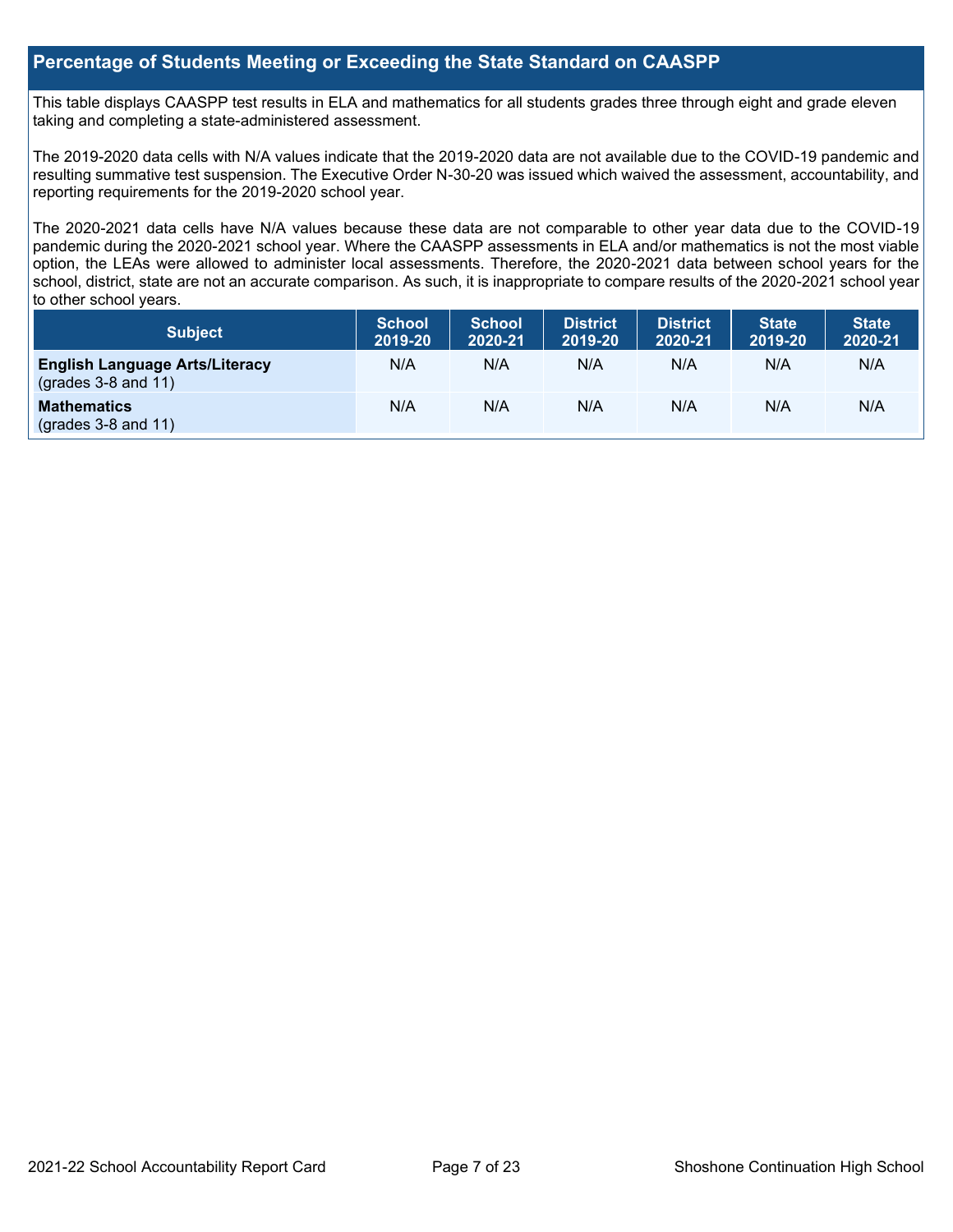### **2020-21 CAASPP Test Results in ELA by Student Group**

This table displays CAASPP test results in ELA by student group for students grades three through eight and grade eleven taking and completing a state-administered assessment. The CDE will populate this table for schools in cases where the school administered the CAASPP assessment. In cases where the school administered a local assessment instead of CAASPP, the CDE will populate this table with "NT" values, meaning this school did not test students using the CAASPP. See the local assessment(s) table for more information.

| <b>CAASPP</b><br><b>Student Groups</b>               | <b>CAASPP</b><br><b>Total</b><br><b>Enrollment</b> | <b>CAASPP</b><br><b>Number</b><br><b>Tested</b> | <b>CAASPP</b><br><b>Percent</b><br><b>Tested</b> | <b>CAASPP</b><br><b>Percent</b><br><b>Not Tested</b> | <b>CAASPP</b><br><b>Percent</b><br>Met or<br><b>Exceeded</b> |
|------------------------------------------------------|----------------------------------------------------|-------------------------------------------------|--------------------------------------------------|------------------------------------------------------|--------------------------------------------------------------|
| <b>All Students</b>                                  | <b>NT</b>                                          | <b>NT</b>                                       | <b>NT</b>                                        | <b>NT</b>                                            | <b>NT</b>                                                    |
| <b>Female</b>                                        | <b>NT</b>                                          | <b>NT</b>                                       | <b>NT</b>                                        | <b>NT</b>                                            | <b>NT</b>                                                    |
| <b>Male</b>                                          | <b>NT</b>                                          | <b>NT</b>                                       | <b>NT</b>                                        | <b>NT</b>                                            | <b>NT</b>                                                    |
| American Indian or Alaska Native                     | <b>NT</b>                                          | <b>NT</b>                                       | <b>NT</b>                                        | <b>NT</b>                                            | <b>NT</b>                                                    |
| <b>Asian</b>                                         | <b>NT</b>                                          | <b>NT</b>                                       | <b>NT</b>                                        | <b>NT</b>                                            | <b>NT</b>                                                    |
| <b>Black or African American</b>                     | <b>NT</b>                                          | <b>NT</b>                                       | <b>NT</b>                                        | <b>NT</b>                                            | NT                                                           |
| <b>Filipino</b>                                      | <b>NT</b>                                          | <b>NT</b>                                       | <b>NT</b>                                        | <b>NT</b>                                            | <b>NT</b>                                                    |
| <b>Hispanic or Latino</b>                            | <b>NT</b>                                          | <b>NT</b>                                       | <b>NT</b>                                        | <b>NT</b>                                            | <b>NT</b>                                                    |
| Native Hawaiian or Pacific Islander                  | <b>NT</b>                                          | <b>NT</b>                                       | <b>NT</b>                                        | <b>NT</b>                                            | <b>NT</b>                                                    |
| <b>Two or More Races</b>                             | <b>NT</b>                                          | <b>NT</b>                                       | <b>NT</b>                                        | <b>NT</b>                                            | <b>NT</b>                                                    |
| <b>White</b>                                         | <b>NT</b>                                          | <b>NT</b>                                       | <b>NT</b>                                        | <b>NT</b>                                            | <b>NT</b>                                                    |
| <b>English Learners</b>                              | <b>NT</b>                                          | <b>NT</b>                                       | <b>NT</b>                                        | <b>NT</b>                                            | <b>NT</b>                                                    |
| <b>Foster Youth</b>                                  | <b>NT</b>                                          | <b>NT</b>                                       | <b>NT</b>                                        | <b>NT</b>                                            | NT                                                           |
| <b>Homeless</b>                                      | <b>NT</b>                                          | <b>NT</b>                                       | <b>NT</b>                                        | <b>NT</b>                                            | <b>NT</b>                                                    |
| <b>Military</b>                                      | <b>NT</b>                                          | <b>NT</b>                                       | <b>NT</b>                                        | <b>NT</b>                                            | <b>NT</b>                                                    |
| <b>Socioeconomically Disadvantaged</b>               | <b>NT</b>                                          | <b>NT</b>                                       | <b>NT</b>                                        | <b>NT</b>                                            | NT                                                           |
| <b>Students Receiving Migrant Education Services</b> | <b>NT</b>                                          | <b>NT</b>                                       | <b>NT</b>                                        | <b>NT</b>                                            | NT                                                           |
| <b>Students with Disabilities</b>                    | <b>NT</b>                                          | <b>NT</b>                                       | <b>NT</b>                                        | <b>NT</b>                                            | <b>NT</b>                                                    |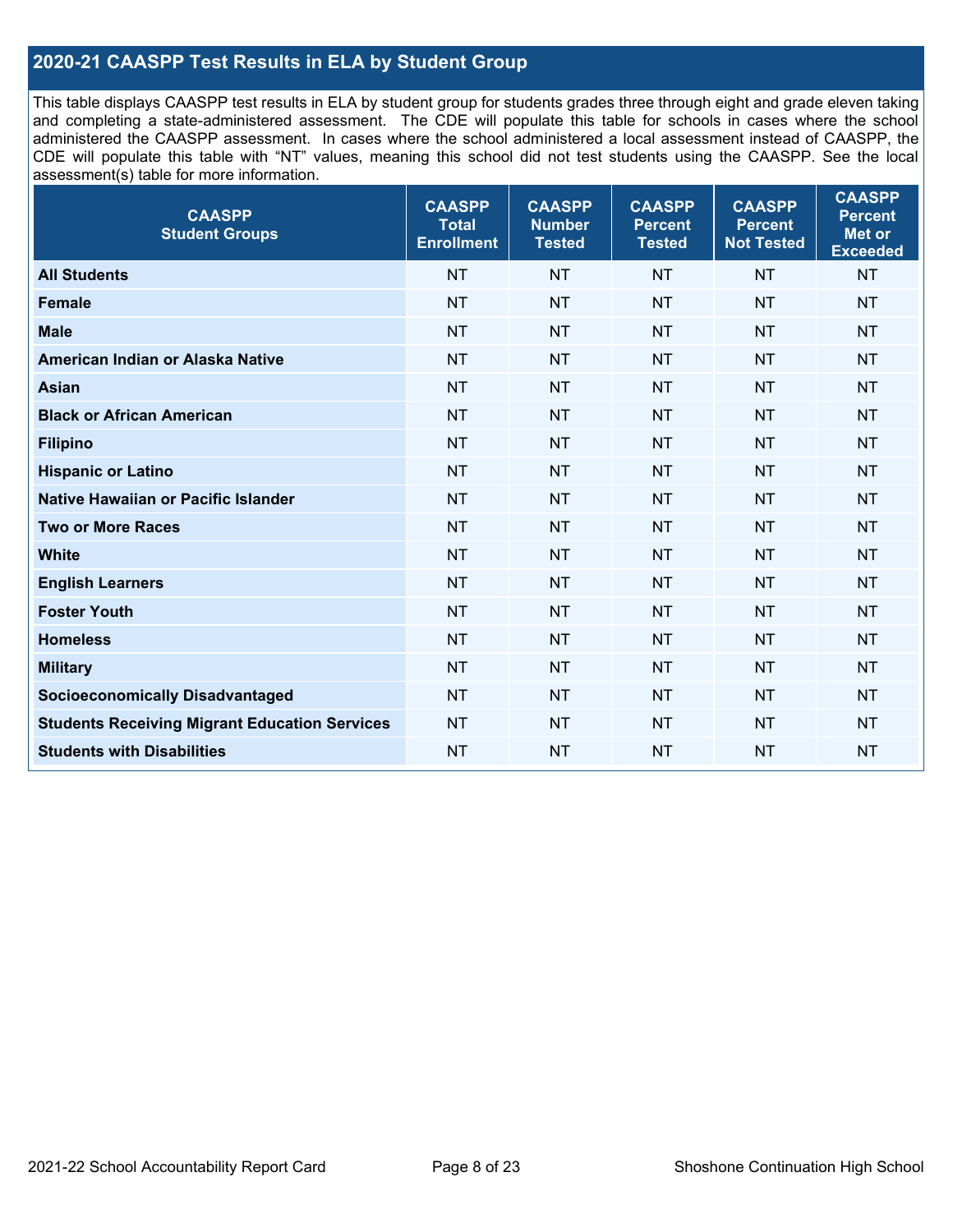#### **2020-21 CAASPP Test Results in Math by Student Group**

This table displays CAASPP test results in Math by student group for students grades three through eight and grade eleven taking and completing a state-administered assessment. The CDE will populate this table for schools in cases where the school administered the CAASPP assessment. In cases where the school administered a local assessment instead of CAASPP, the CDE will populate this table with "NT" values, meaning this school did not test students using the CAASPP. See the local assessment(s) table for more information.

| <b>CAASPP</b><br><b>Student Groups</b>               | <b>CAASPP</b><br><b>Total</b><br><b>Enrollment</b> | <b>CAASPP</b><br><b>Number</b><br><b>Tested</b> | <b>CAASPP</b><br><b>Percent</b><br><b>Tested</b> | <b>CAASPP</b><br><b>Percent</b><br><b>Not Tested</b> | <b>CAASPP</b><br><b>Percent</b><br><b>Met or</b><br><b>Exceeded</b> |
|------------------------------------------------------|----------------------------------------------------|-------------------------------------------------|--------------------------------------------------|------------------------------------------------------|---------------------------------------------------------------------|
| <b>All Students</b>                                  | <b>NT</b>                                          | <b>NT</b>                                       | <b>NT</b>                                        | <b>NT</b>                                            | <b>NT</b>                                                           |
| <b>Female</b>                                        | <b>NT</b>                                          | <b>NT</b>                                       | <b>NT</b>                                        | <b>NT</b>                                            | <b>NT</b>                                                           |
| <b>Male</b>                                          | <b>NT</b>                                          | <b>NT</b>                                       | <b>NT</b>                                        | <b>NT</b>                                            | <b>NT</b>                                                           |
| American Indian or Alaska Native                     | <b>NT</b>                                          | <b>NT</b>                                       | <b>NT</b>                                        | <b>NT</b>                                            | <b>NT</b>                                                           |
| <b>Asian</b>                                         | <b>NT</b>                                          | <b>NT</b>                                       | <b>NT</b>                                        | <b>NT</b>                                            | <b>NT</b>                                                           |
| <b>Black or African American</b>                     | <b>NT</b>                                          | <b>NT</b>                                       | <b>NT</b>                                        | <b>NT</b>                                            | <b>NT</b>                                                           |
| <b>Filipino</b>                                      | <b>NT</b>                                          | <b>NT</b>                                       | <b>NT</b>                                        | <b>NT</b>                                            | <b>NT</b>                                                           |
| <b>Hispanic or Latino</b>                            | <b>NT</b>                                          | <b>NT</b>                                       | <b>NT</b>                                        | <b>NT</b>                                            | <b>NT</b>                                                           |
| Native Hawaiian or Pacific Islander                  | <b>NT</b>                                          | <b>NT</b>                                       | <b>NT</b>                                        | <b>NT</b>                                            | <b>NT</b>                                                           |
| <b>Two or More Races</b>                             | <b>NT</b>                                          | <b>NT</b>                                       | <b>NT</b>                                        | <b>NT</b>                                            | <b>NT</b>                                                           |
| <b>White</b>                                         | <b>NT</b>                                          | <b>NT</b>                                       | <b>NT</b>                                        | <b>NT</b>                                            | <b>NT</b>                                                           |
| <b>English Learners</b>                              | <b>NT</b>                                          | <b>NT</b>                                       | <b>NT</b>                                        | <b>NT</b>                                            | <b>NT</b>                                                           |
| <b>Foster Youth</b>                                  | <b>NT</b>                                          | <b>NT</b>                                       | <b>NT</b>                                        | <b>NT</b>                                            | <b>NT</b>                                                           |
| <b>Homeless</b>                                      | <b>NT</b>                                          | <b>NT</b>                                       | <b>NT</b>                                        | <b>NT</b>                                            | <b>NT</b>                                                           |
| <b>Military</b>                                      | <b>NT</b>                                          | <b>NT</b>                                       | <b>NT</b>                                        | <b>NT</b>                                            | <b>NT</b>                                                           |
| <b>Socioeconomically Disadvantaged</b>               | <b>NT</b>                                          | <b>NT</b>                                       | <b>NT</b>                                        | <b>NT</b>                                            | <b>NT</b>                                                           |
| <b>Students Receiving Migrant Education Services</b> | <b>NT</b>                                          | <b>NT</b>                                       | <b>NT</b>                                        | <b>NT</b>                                            | <b>NT</b>                                                           |
| <b>Students with Disabilities</b>                    | <b>NT</b>                                          | <b>NT</b>                                       | <b>NT</b>                                        | <b>NT</b>                                            | <b>NT</b>                                                           |

#### **2020-21 Local Assessment Test Results in ELA by Student Group**

This table displays Local Assessment test results in ELA by student group for students grades three through eight and grade eleven. LEAs/schools will populate this table for schools in cases where the school administered a local assessment. In cases where the school administered the CAASPP assessment, LEAs/schools will populate this table with "N/A" values in all cells, meaning this table is Not Applicable for this school.

| N/A<br><b>Student Groups</b>                                                               | <b>N/A</b><br><b>Total</b><br><b>Enrollment</b> | N/A<br><b>Number</b><br><b>Tested</b> | N/A<br><b>Percent</b><br><b>Tested</b> | N/A<br><b>Percent</b><br><b>Not Tested</b> | N/A<br><b>Percent</b><br>At or Above<br>Grade Level |  |
|--------------------------------------------------------------------------------------------|-------------------------------------------------|---------------------------------------|----------------------------------------|--------------------------------------------|-----------------------------------------------------|--|
| <b>All Students</b>                                                                        | N/A                                             | N/A                                   | N/A                                    | N/A                                        | N/A                                                 |  |
| *At or above the grade-level standard in the context of the local assessment administered. |                                                 |                                       |                                        |                                            |                                                     |  |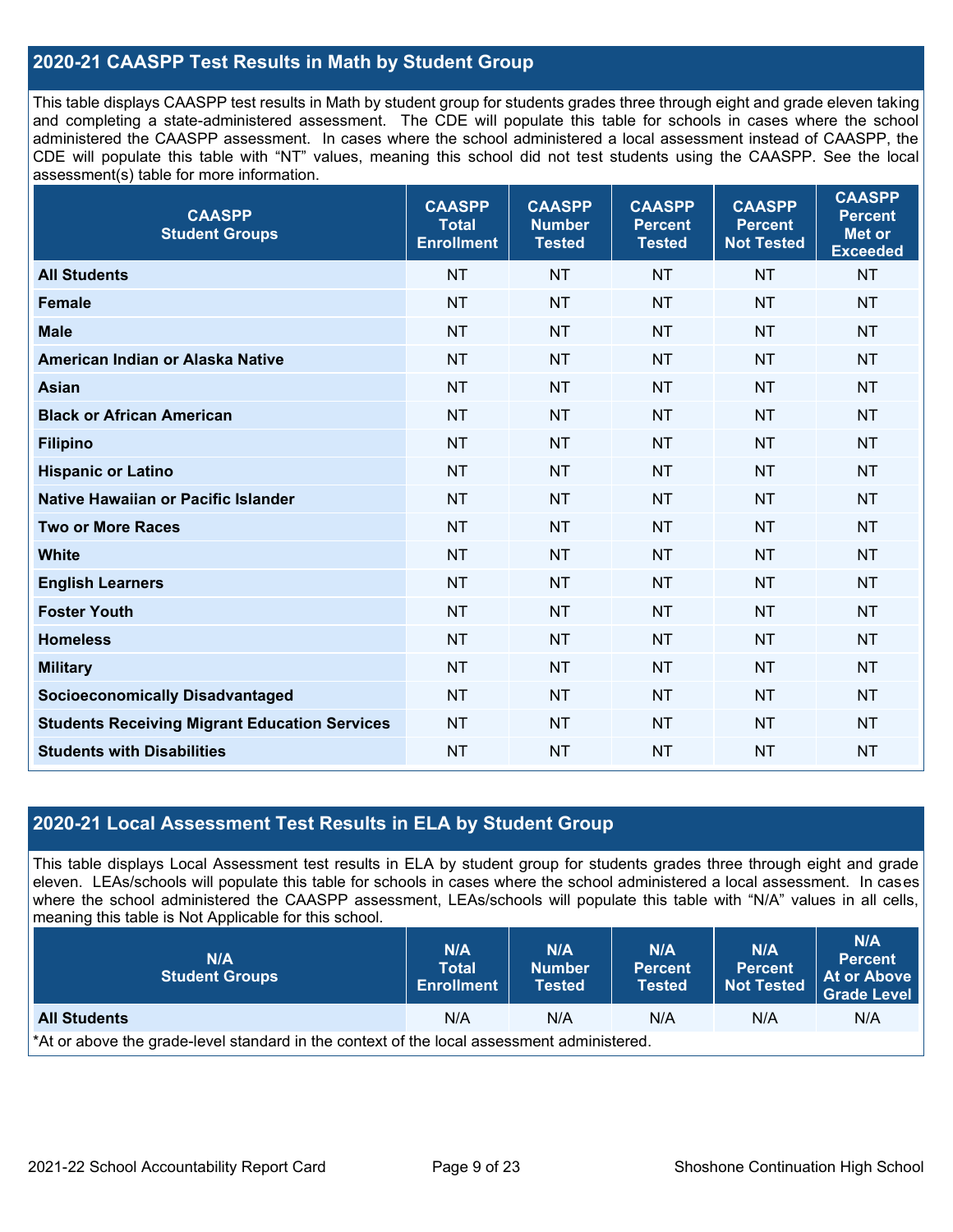#### **2020-21 Local Assessment Test Results in Math by Student Group**

This table displays Local Assessment test results in Math by student group for students grades three through eight and grade eleven. LEAs/schools will populate this table for schools in cases where the school administered a local assessment. In cases where the school administered the CAASPP assessment, LEAs/schools will populate this table with "N/A" values in all cells, meaning this table is Not Applicable for this school.

| N/A<br><b>Student Groups</b>                                                               | <b>N/A</b><br><b>Total</b><br><b>Enrollment</b> | N/A<br><b>Number</b><br>Tested | N/A<br><b>Percent</b><br><b>Tested</b> | N/A<br>Percent.<br><b>Not Tested</b> | N/A<br><b>Percent</b><br>At or Above<br><b>Grade Level</b> |  |
|--------------------------------------------------------------------------------------------|-------------------------------------------------|--------------------------------|----------------------------------------|--------------------------------------|------------------------------------------------------------|--|
| <b>All Students</b>                                                                        | N/A                                             | N/A                            | N/A                                    | N/A                                  | N/A                                                        |  |
| *At or above the grade-level standard in the context of the local assessment administered. |                                                 |                                |                                        |                                      |                                                            |  |

#### **CAASPP Test Results in Science for All Students**

This table displays the percentage of all students grades five, eight, and High School meeting or exceeding the State Standard.

The 2019-2020 data cells with N/A values indicate that the 2019-2020 data are not available due to the COVID-19 pandemic and resulting summative testing suspension. The Executive Order N-30-20 was issued which waived the assessment, accountability, and reporting requirements for the 2019-2020 school year.

For any 2020-2021 data cells with N/T values indicate that this school did not test students using the CAASPP Science.

| Subject                                         | School  | School  | <b>District</b> | <b>District</b> | <b>State</b> | <b>State</b> |
|-------------------------------------------------|---------|---------|-----------------|-----------------|--------------|--------------|
|                                                 | 2019-20 | 2020-21 | $12019-20$      | 2020-21         | 2019-20      | 2020-21      |
| <b>Science</b><br>(grades 5, 8 and high school) | N/A     | NΤ      | N/A             | N/A             | N/A          | 28.72        |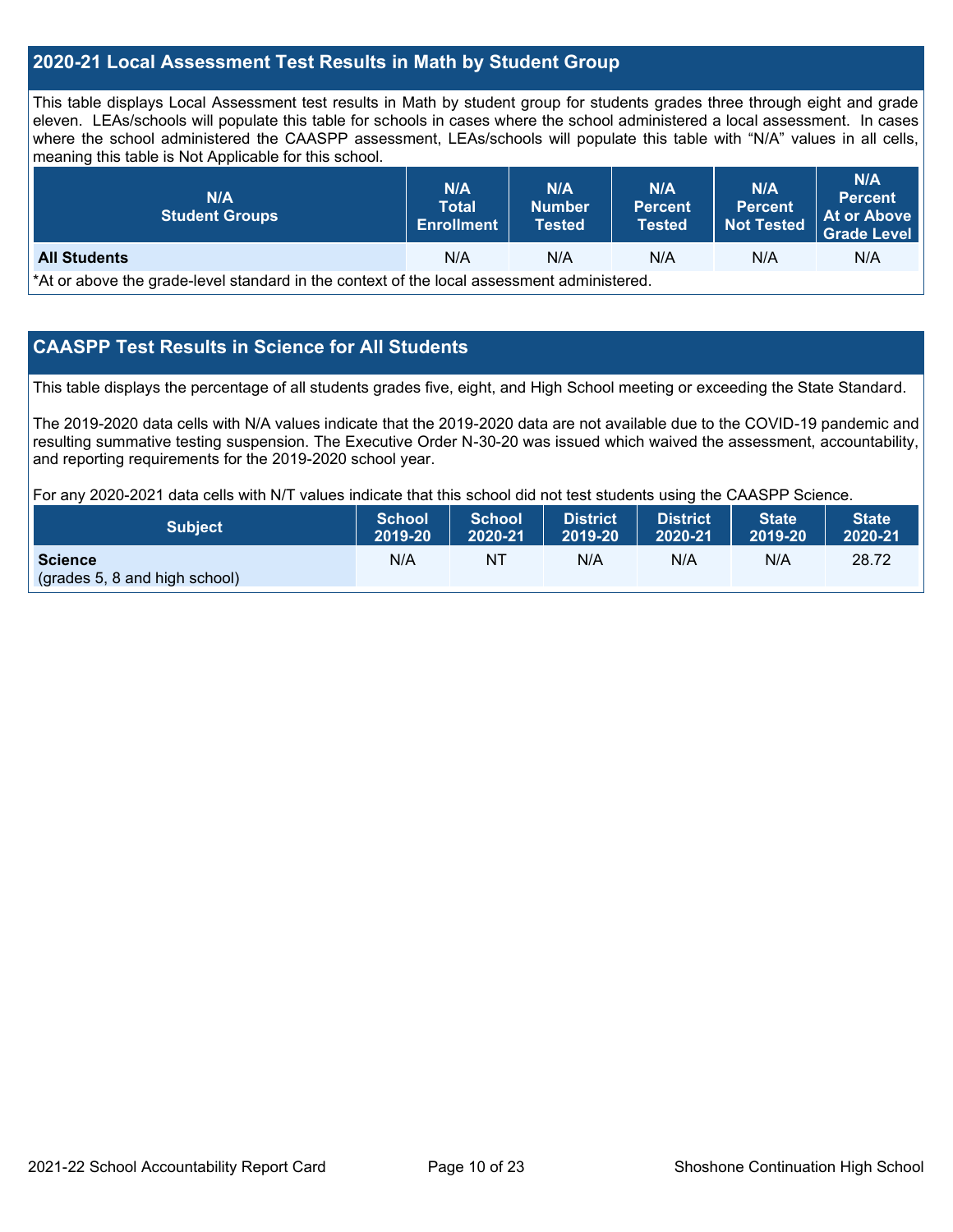#### **2020-21 CAASPP Test Results in Science by Student Group**

This table displays CAASPP test results in Science by student group for students grades five, eight, and High School. For any data cells with N/T values indicate that this school did not test students using the CAASPP Science.

| <b>Student Group</b>                                 | <b>Total</b><br><b>Enrollment</b> | <b>Number</b><br><b>Tested</b> | <b>Percent</b><br><b>Tested</b> | <b>Percent</b><br><b>Not Tested</b> | <b>Percent</b><br><b>Met or</b><br><b>Exceeded</b> |
|------------------------------------------------------|-----------------------------------|--------------------------------|---------------------------------|-------------------------------------|----------------------------------------------------|
| <b>All Students</b>                                  | <b>NT</b>                         | <b>NT</b>                      | <b>NT</b>                       | <b>NT</b>                           | <b>NT</b>                                          |
| <b>Female</b>                                        | <b>NT</b>                         | <b>NT</b>                      | <b>NT</b>                       | <b>NT</b>                           | <b>NT</b>                                          |
| <b>Male</b>                                          | <b>NT</b>                         | <b>NT</b>                      | <b>NT</b>                       | <b>NT</b>                           | <b>NT</b>                                          |
| American Indian or Alaska Native                     | <b>NT</b>                         | <b>NT</b>                      | <b>NT</b>                       | <b>NT</b>                           | <b>NT</b>                                          |
| <b>Asian</b>                                         | <b>NT</b>                         | <b>NT</b>                      | <b>NT</b>                       | <b>NT</b>                           | <b>NT</b>                                          |
| <b>Black or African American</b>                     | <b>NT</b>                         | <b>NT</b>                      | <b>NT</b>                       | <b>NT</b>                           | <b>NT</b>                                          |
| <b>Filipino</b>                                      | <b>NT</b>                         | <b>NT</b>                      | <b>NT</b>                       | <b>NT</b>                           | <b>NT</b>                                          |
| <b>Hispanic or Latino</b>                            | <b>NT</b>                         | <b>NT</b>                      | <b>NT</b>                       | <b>NT</b>                           | <b>NT</b>                                          |
| Native Hawaiian or Pacific Islander                  | <b>NT</b>                         | <b>NT</b>                      | <b>NT</b>                       | <b>NT</b>                           | <b>NT</b>                                          |
| <b>Two or More Races</b>                             | <b>NT</b>                         | <b>NT</b>                      | <b>NT</b>                       | <b>NT</b>                           | <b>NT</b>                                          |
| <b>White</b>                                         | <b>NT</b>                         | <b>NT</b>                      | <b>NT</b>                       | <b>NT</b>                           | <b>NT</b>                                          |
| <b>English Learners</b>                              | <b>NT</b>                         | <b>NT</b>                      | <b>NT</b>                       | <b>NT</b>                           | <b>NT</b>                                          |
| <b>Foster Youth</b>                                  | <b>NT</b>                         | <b>NT</b>                      | <b>NT</b>                       | <b>NT</b>                           | <b>NT</b>                                          |
| <b>Homeless</b>                                      | <b>NT</b>                         | <b>NT</b>                      | <b>NT</b>                       | <b>NT</b>                           | <b>NT</b>                                          |
| <b>Military</b>                                      | <b>NT</b>                         | <b>NT</b>                      | <b>NT</b>                       | <b>NT</b>                           | <b>NT</b>                                          |
| <b>Socioeconomically Disadvantaged</b>               | <b>NT</b>                         | <b>NT</b>                      | <b>NT</b>                       | <b>NT</b>                           | <b>NT</b>                                          |
| <b>Students Receiving Migrant Education Services</b> | <b>NT</b>                         | <b>NT</b>                      | <b>NT</b>                       | <b>NT</b>                           | <b>NT</b>                                          |
| <b>Students with Disabilities</b>                    | <b>NT</b>                         | <b>NT</b>                      | <b>NT</b>                       | <b>NT</b>                           | <b>NT</b>                                          |

#### **2020-21 Career Technical Education Programs**

Shoshone Continuation offers off site paid work experience and an opportunity to earn extra units to be applied toward graduation. additionally, counseling is available to assist students make the high school to workforce, and world of post secondary educational options.

| <b>2020-21 Career Technical Education (CTE) Participation</b>                                                                     |                                  |  |  |  |  |  |
|-----------------------------------------------------------------------------------------------------------------------------------|----------------------------------|--|--|--|--|--|
| <b>Measure</b>                                                                                                                    | <b>CTE Program Participation</b> |  |  |  |  |  |
| <b>Number of Pupils Participating in CTE</b>                                                                                      |                                  |  |  |  |  |  |
| Percent of Pupils that Complete a CTE Program and Earn a High School Diploma                                                      |                                  |  |  |  |  |  |
| Percent of CTE Courses that are Sequenced or Articulated Between the School and<br><b>Institutions of Postsecondary Education</b> |                                  |  |  |  |  |  |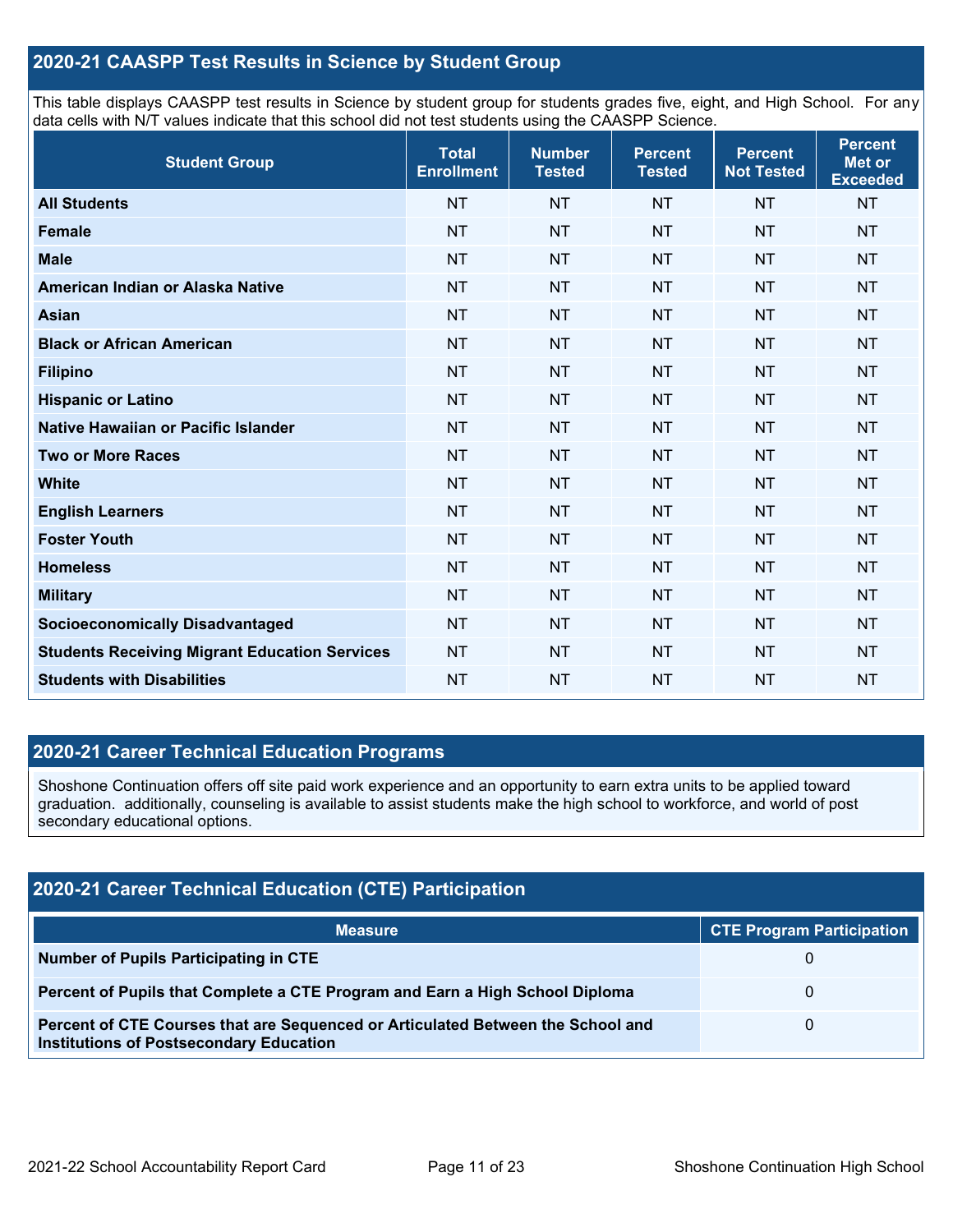#### **Course Enrollment/Completion**

This table displays the course enrollment/completion of University of California (UC) and/or California State University (CSU) admission requirements.

| <b>UC/CSU Course Measure</b>                                                | <b>Percent</b>   |
|-----------------------------------------------------------------------------|------------------|
| 2020-2021 Pupils Enrolled in Courses Required for UC/CSU Admission          | 100 <sup>°</sup> |
| 2019-2020 Graduates Who Completed All Courses Required for UC/CSU Admission |                  |

## **B. Pupil Outcomes State Priority: Other Pupil Outcomes**

The SARC provides the following information relevant to the State priority: Other Pupil Outcomes (Priority 8): Pupil outcomes in the subject area of physical education.

#### **2020-21 California Physical Fitness Test Results**

Due to the COVID-19 crisis, the Physical Fitness Test was suspended during the 2020-2021 school year and therefore no data are reported and each cell in this table is populated with "N/A."

| <b>Grade Level</b> |     | Four of Six Fitness Standards   Five of Six Fitness Standards | Percentage of Students Meeting   Percentage of Students Meeting   Percentage of Students Meeting<br><b>Six of Six Fitness Standards</b> |
|--------------------|-----|---------------------------------------------------------------|-----------------------------------------------------------------------------------------------------------------------------------------|
| Grade 5            | N/A | N/A                                                           | N/A                                                                                                                                     |
| Grade 7            | N/A | N/A                                                           | N/A                                                                                                                                     |
| Grade 9            | N/A | N/A                                                           | N/A                                                                                                                                     |

## **C. Engagement State Priority: Parental Involvement**

The SARC provides the following information relevant to the State priority: Parental Involvement (Priority 3): Efforts the school district makes to seek parent input in making decisions regarding the school district and at each school site.

#### **2021-22 Opportunities for Parental Involvement**

Shoshone Continuation High School greatly benefits from supportive parents.

Contact Information --

Parents or community members who wish to participate in leadership teams, school committees, school activities, or become a volunteer may contact the Shoshone High (Cont.) at 760.852.4303.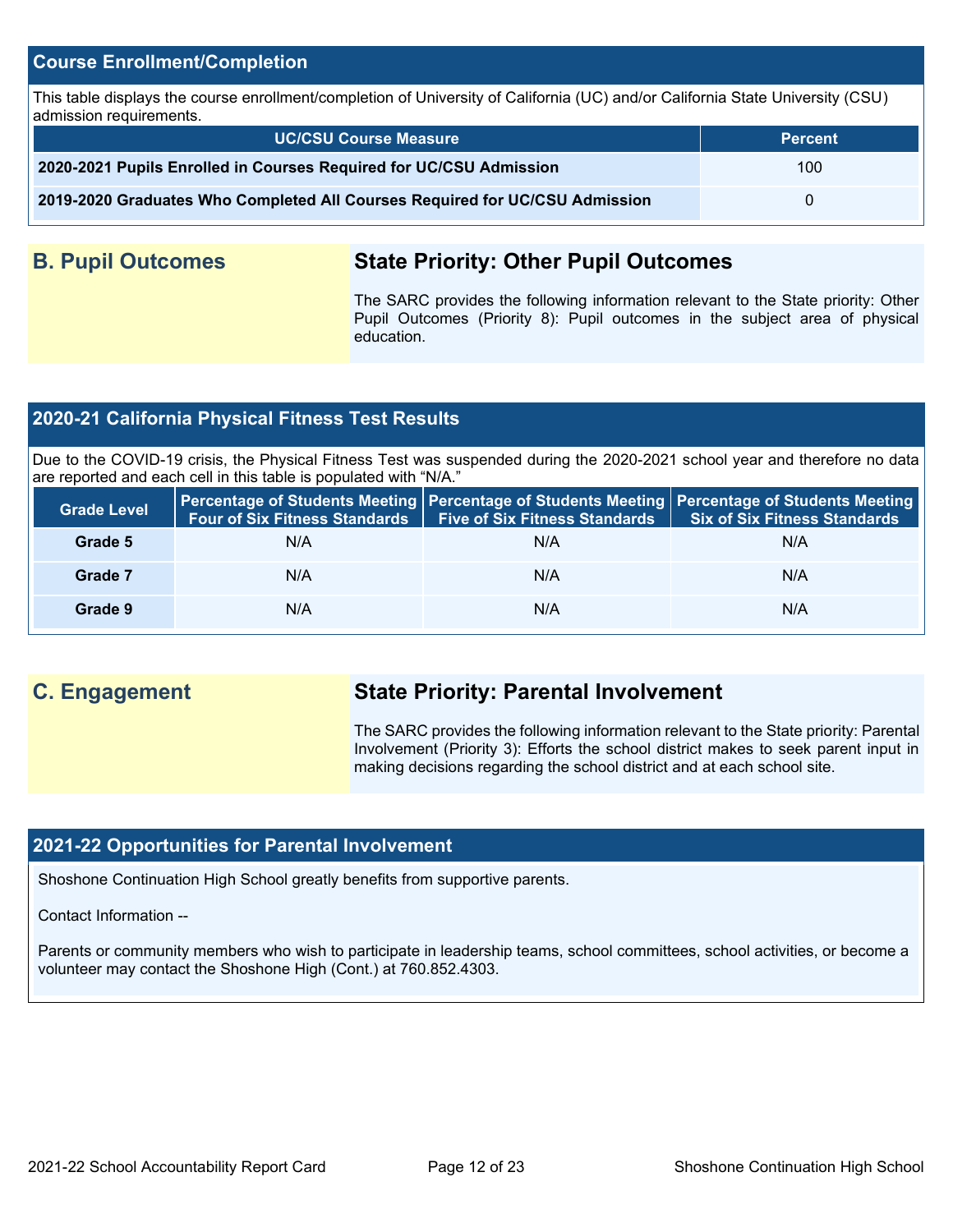## **C. Engagement State Priority: Pupil Engagement**

The SARC provides the following information relevant to the State priority: Pupil Engagement (Priority 5):

- High school dropout rates;
- High school graduation rates; and
- Chronic Absenteeism

## **Dropout Rate and Graduation Rate (Four-Year Cohort Rate)**

| <b>Indicator</b>       | <b>School</b><br>2018-19 | <b>School</b><br>2019-20 | <b>School</b><br>2020-21 | District<br>2018-19 | <b>District</b><br>2019-20 | District<br>2020-21 | <b>State</b><br>2018-19 | <b>State</b><br>2019-20 | <b>State</b><br>2020-21 |
|------------------------|--------------------------|--------------------------|--------------------------|---------------------|----------------------------|---------------------|-------------------------|-------------------------|-------------------------|
| <b>Dropout Rate</b>    |                          |                          |                          |                     |                            |                     |                         |                         |                         |
| <b>Graduation Rate</b> |                          |                          |                          |                     |                            |                     |                         |                         |                         |

#### **2020-21 Graduation Rate by Student Group (Four-Year Cohort Rate)**

This table displays the 2020-21 graduation rate by student group. For information on the Four-Year Adjusted Cohort Graduation Rate (ACGR), visit the CDE Adjusted Cohort Graduation Rate web page at [www.cde.ca.gov/ds/ad/acgrinfo.asp.](http://www.cde.ca.gov/ds/ad/acgrinfo.asp)

| <b>Student Group</b>                                 | <b>Number of</b><br><b>Students in Cohort</b> | <b>Number of</b><br><b>Cohort Graduates</b> | <b>Cohort</b><br><b>Graduation Rate</b> |
|------------------------------------------------------|-----------------------------------------------|---------------------------------------------|-----------------------------------------|
| <b>All Students</b>                                  | 0.0                                           | 0.0                                         | 0.0                                     |
| <b>Female</b>                                        | 0.0                                           | 0.0                                         | 0.0                                     |
| <b>Male</b>                                          | 0.0                                           | 0.0                                         | 0.0                                     |
| American Indian or Alaska Native                     | $\mathbf 0$                                   | $\mathbf 0$                                 | 0.00                                    |
| <b>Asian</b>                                         | 0                                             | $\mathbf 0$                                 | 0.00                                    |
| <b>Black or African American</b>                     | 0                                             | $\mathbf 0$                                 | 0.00                                    |
| <b>Filipino</b>                                      | 0                                             | $\mathbf 0$                                 | 0.00                                    |
| <b>Hispanic or Latino</b>                            | 0                                             | $\mathbf 0$                                 | 0.00                                    |
| Native Hawaiian or Pacific Islander                  | 0                                             | $\mathbf 0$                                 | 0.00                                    |
| <b>Two or More Races</b>                             | 0                                             | $\mathbf 0$                                 | 0.00                                    |
| <b>White</b>                                         | $\Omega$                                      | $\mathbf 0$                                 | 0.00                                    |
| <b>English Learners</b>                              | 0.0                                           | 0.0                                         | 0.0                                     |
| <b>Foster Youth</b>                                  | 0.0                                           | 0.0                                         | 0.0                                     |
| <b>Homeless</b>                                      | 0.0                                           | 0.0                                         | 0.0                                     |
| <b>Socioeconomically Disadvantaged</b>               | 0.0                                           | 0.0                                         | 0.0                                     |
| <b>Students Receiving Migrant Education Services</b> | 0.0                                           | 0.0                                         | 0.0                                     |
| <b>Students with Disabilities</b>                    | 0.0                                           | 0.0                                         | 0.0                                     |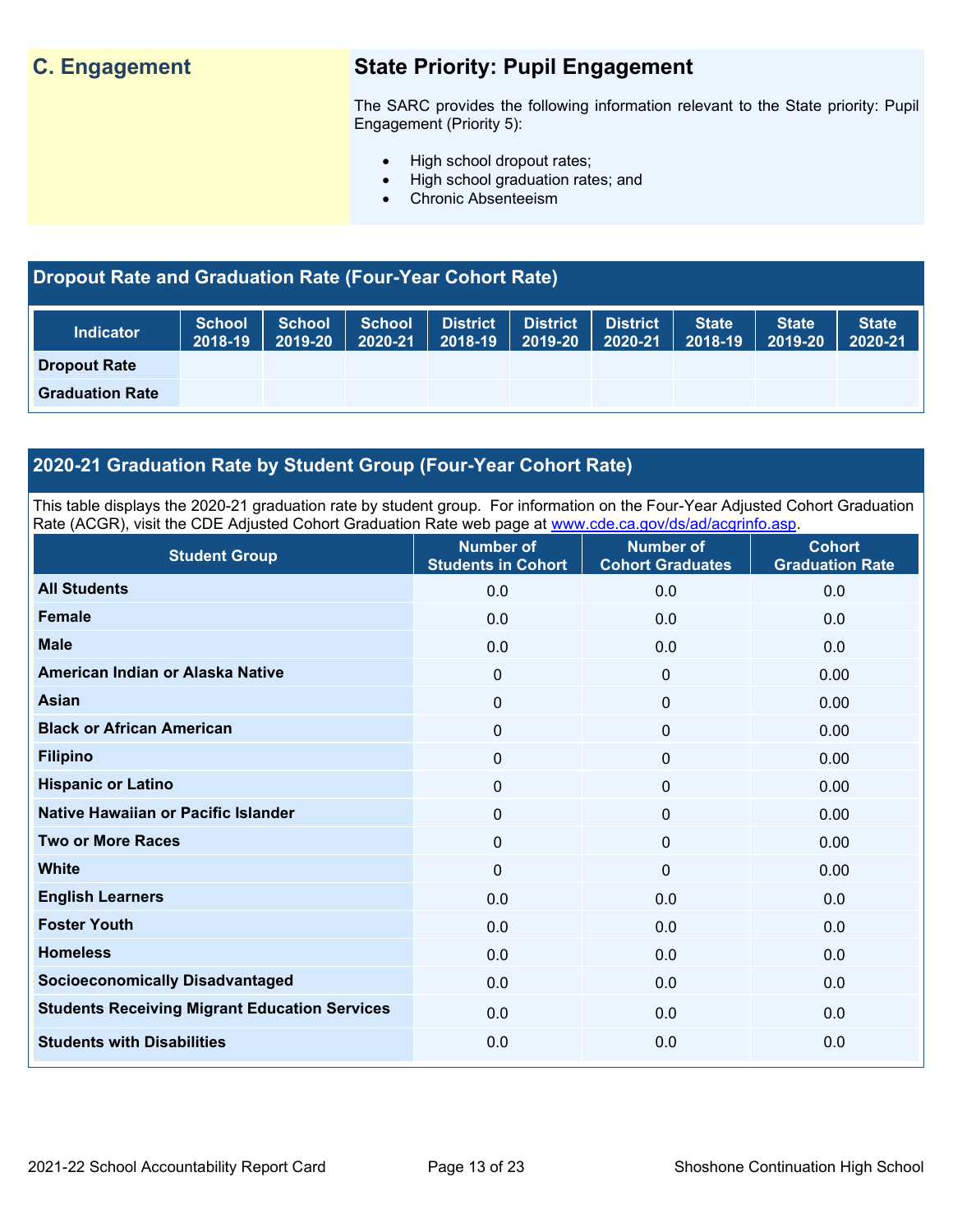## **2020-21 Chronic Absenteeism by Student Group**

| <b>Student Group</b>                                 | <b>Cumulative</b><br><b>Enrollment</b> | <b>Chronic</b><br><b>Absenteeism</b><br><b>Eligible Enrollment</b> | <b>Chronic</b><br><b>Absenteeism</b><br><b>Count</b> | <b>Chronic</b><br><b>Absenteeism</b><br><b>Rate</b> |
|------------------------------------------------------|----------------------------------------|--------------------------------------------------------------------|------------------------------------------------------|-----------------------------------------------------|
| <b>All Students</b>                                  | 1                                      | 0                                                                  | $\Omega$                                             | 0.0                                                 |
| <b>Female</b>                                        | $\mathbf{0}$                           | 0                                                                  | $\Omega$                                             | 0.0                                                 |
| <b>Male</b>                                          | 1                                      | $\Omega$                                                           | $\mathbf{0}$                                         | 0.0                                                 |
| American Indian or Alaska Native                     | 0                                      | 0                                                                  | $\mathbf{0}$                                         | 0.0                                                 |
| <b>Asian</b>                                         | 0                                      | $\mathbf{0}$                                                       | $\mathbf{0}$                                         | 0.0                                                 |
| <b>Black or African American</b>                     | $\Omega$                               | $\mathbf 0$                                                        | $\mathbf{0}$                                         | 0.0                                                 |
| <b>Filipino</b>                                      | $\Omega$                               | $\Omega$                                                           | $\mathbf{0}$                                         | 0.0                                                 |
| <b>Hispanic or Latino</b>                            | 0                                      | $\Omega$                                                           | 0                                                    | 0.0                                                 |
| <b>Native Hawaiian or Pacific Islander</b>           | 0                                      | $\Omega$                                                           | $\mathbf 0$                                          | 0.0                                                 |
| <b>Two or More Races</b>                             | $\Omega$                               | $\Omega$                                                           | $\mathbf{0}$                                         | 0.0                                                 |
| <b>White</b>                                         | 1                                      | 0                                                                  | $\Omega$                                             | 0.0                                                 |
| <b>English Learners</b>                              | $\Omega$                               | 0                                                                  | $\Omega$                                             | 0.0                                                 |
| <b>Foster Youth</b>                                  | $\Omega$                               | $\Omega$                                                           | $\Omega$                                             | 0.0                                                 |
| <b>Homeless</b>                                      | 0                                      | $\Omega$                                                           | $\Omega$                                             | 0.0                                                 |
| <b>Socioeconomically Disadvantaged</b>               | $\Omega$                               | $\Omega$                                                           | $\Omega$                                             | 0.0                                                 |
| <b>Students Receiving Migrant Education Services</b> | $\mathbf{0}$                           | $\Omega$                                                           | $\Omega$                                             | 0.0                                                 |
| <b>Students with Disabilities</b>                    | 0                                      | 0                                                                  | $\Omega$                                             | 0.0                                                 |

## **C. Engagement State Priority: School Climate**

The SARC provides the following information relevant to the State priority: School Climate (Priority 6):

- Pupil suspension rates;
- Pupil expulsion rates; and
- Other local measures on the sense of safety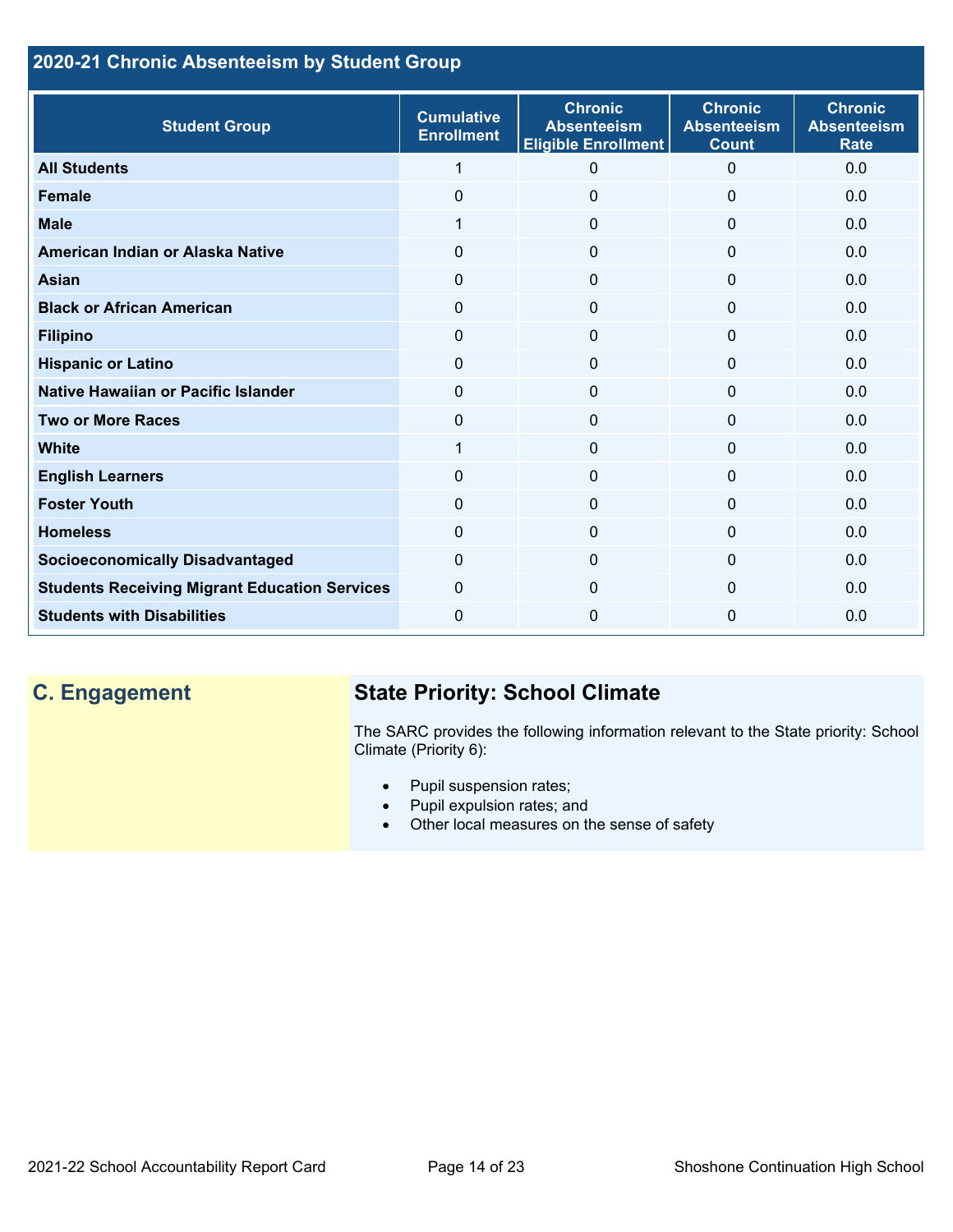#### **Suspensions and Expulsions**

This table displays suspensions and expulsions data collected between July through June, each full school year respectively. Data collected during the 2020-21 school year may not be comparable to earlier years of this collection due to differences in learning mode instruction in response to the COVID-19 pandemic.

| Subject            | <b>School</b><br>2018-19 | <b>School</b><br>2020-21 | District<br>2018-19 | <b>District</b><br>2020-21 | <b>State</b><br>2018-19 | <b>State</b><br>2020-21 |
|--------------------|--------------------------|--------------------------|---------------------|----------------------------|-------------------------|-------------------------|
| <b>Suspensions</b> | $- -$                    | $- -$                    | 0.00                | 0.00                       | 3.47                    | 0.20                    |
| <b>Expulsions</b>  | $- -$                    | $-$                      | 0.00                | 0.00                       | 0.08                    | 0.00                    |

This table displays suspensions and expulsions data collected between July through February, partial school year due to the COVID-19 pandemic. The 2019-2020 suspensions and expulsions rate data are not comparable to other year data because the 2019-2020 school year is a partial school year due to the COVID-19 crisis. As such, it would be inappropriate to make any comparisons in rates of suspensions and expulsions in the 2019-2020 school year compared to other school years.

| <b>Subject</b>     | <b>School</b><br>2019-20 | <b>District</b><br>2019-20 | <b>State</b><br>2019-20 |
|--------------------|--------------------------|----------------------------|-------------------------|
| <b>Suspensions</b> |                          | 0.00                       | 2.45                    |
| <b>Expulsions</b>  |                          | 0.00                       | 0.05                    |

#### **2020-21 Suspensions and Expulsions by Student Group**

| <b>Student Group</b>                                 | <b>Suspensions Rate</b> | <b>Expulsions Rate</b> |
|------------------------------------------------------|-------------------------|------------------------|
| <b>All Students</b>                                  | 0.00                    | 0.00                   |
| <b>Female</b>                                        | 0.00                    | 0.00                   |
| <b>Male</b>                                          | 0.00                    | 0.00                   |
| American Indian or Alaska Native                     | 0.00                    | 0.00                   |
| Asian                                                | 0.00                    | 0.00                   |
| <b>Black or African American</b>                     | 0.00                    | 0.00                   |
| <b>Filipino</b>                                      | 0.00                    | 0.00                   |
| <b>Hispanic or Latino</b>                            | 0.00                    | 0.00                   |
| Native Hawaiian or Pacific Islander                  | 0.00                    | 0.00                   |
| <b>Two or More Races</b>                             | 0.00                    | 0.00                   |
| <b>White</b>                                         | 0.00                    | 0.00                   |
| <b>English Learners</b>                              | 0.00                    | 0.00                   |
| <b>Foster Youth</b>                                  | 0.00                    | 0.00                   |
| <b>Homeless</b>                                      | 0.00                    | 0.00                   |
| <b>Socioeconomically Disadvantaged</b>               | 0.00                    | 0.00                   |
| <b>Students Receiving Migrant Education Services</b> | 0.00                    | 0.00                   |
| <b>Students with Disabilities</b>                    | 0.00                    | 0.00                   |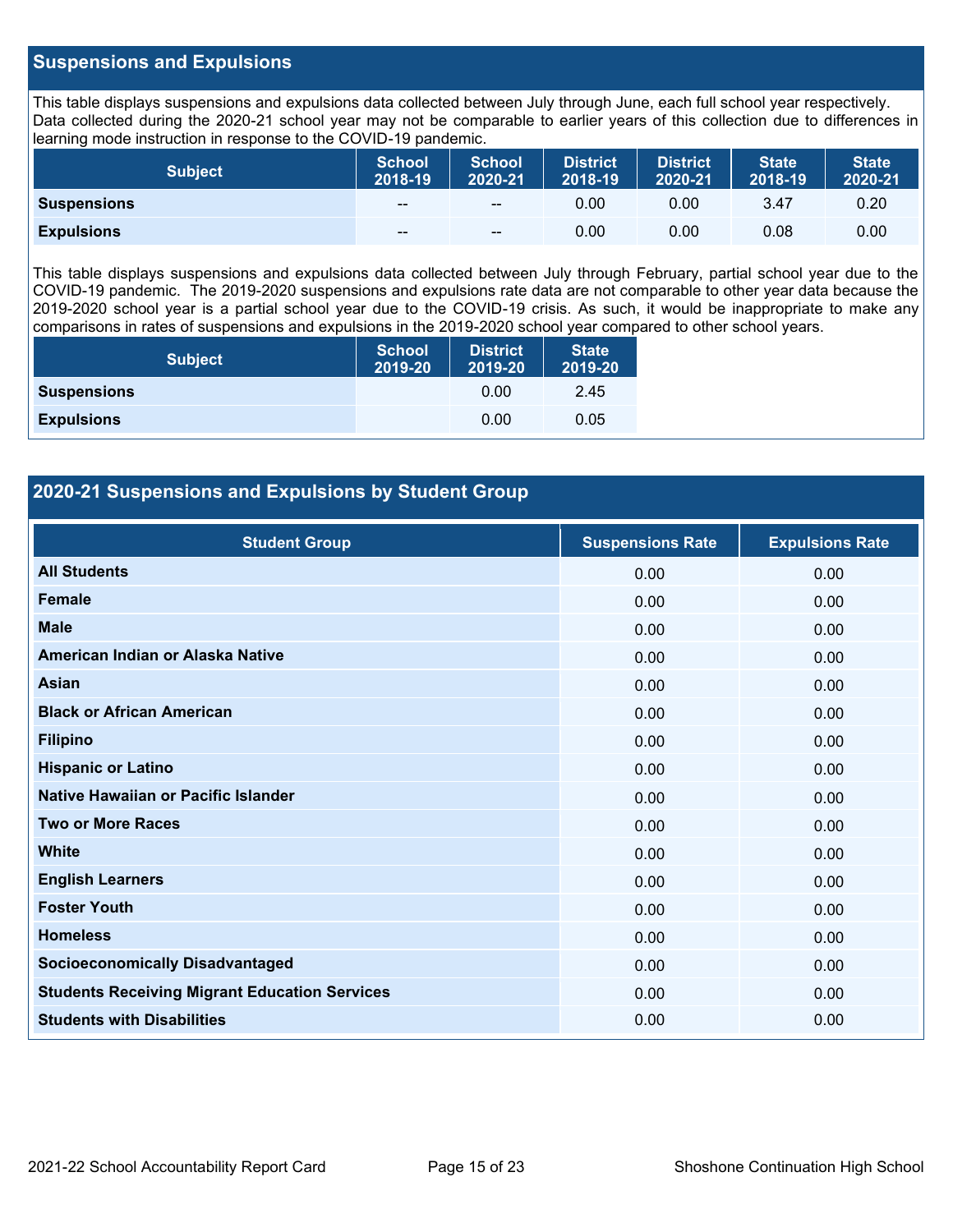#### **2021-22 School Safety Plan**

Safety of students and staff is a primary concern of Shoshone High (Cont.). The school is always in compliance with all laws, rules, and regulations pertaining to hazardous materials and stale earthquake standards. The School Site Safety plan was last reviewed and updated on January 19, 2021 by the School Safety Committee and governing board.

All revisions were communicated to the both the classified and certificated staff. The school's disaster preparedness plan includes steps for ensuring student and staff safety during a disaster. Fire and disaster drills are conducted on a regular basis throughout the school year. Lock-down drills are held as needed.

Students are supervised before and after school by certificated staff and certificated staff during lunch. There is a designated area for student drop off and pick up. All visitors must check in with the office before visiting campus.

#### **2018-19 Secondary Average Class Size and Class Size Distribution**

This table displays the 2018-19 average class size and class size distribution. The columns titled "Number of Classes" indicates how many classes fall into each size category (a range of total students per classroom). At the secondary school level, this information is reported by subject area rather than grade level.

| <b>Subject</b>               | Average<br><b>Class</b><br><b>Size</b> | <b>Number of Classes with</b><br><b>1-22 Students</b> | 23-32 Students | Number of Classes with   Number of Classes with<br>33+ Students |
|------------------------------|----------------------------------------|-------------------------------------------------------|----------------|-----------------------------------------------------------------|
| <b>English Language Arts</b> |                                        |                                                       |                |                                                                 |
| <b>Mathematics</b>           |                                        |                                                       |                |                                                                 |
| <b>Science</b>               |                                        |                                                       |                |                                                                 |
| <b>Social Science</b>        |                                        |                                                       |                |                                                                 |

#### **2019-20 Secondary Average Class Size and Class Size Distribution**

This table displays the 2019-20 average class size and class size distribution. The columns titled "Number of Classes" indicates how many classes fall into each size category (a range of total students per classroom). At the secondary school level, this information is reported by subject area rather than grade level.

| <b>Subject</b>               | <b>Average</b><br><b>Class</b><br><b>Size</b> | <b>1-22 Students</b> | Number of Classes with   Number of Classes with  <br>23-32 Students | Number of Classes with<br>33+ Students |
|------------------------------|-----------------------------------------------|----------------------|---------------------------------------------------------------------|----------------------------------------|
| <b>English Language Arts</b> |                                               |                      |                                                                     |                                        |
| <b>Mathematics</b>           |                                               |                      |                                                                     |                                        |
| <b>Science</b>               |                                               |                      |                                                                     |                                        |
| <b>Social Science</b>        |                                               |                      |                                                                     |                                        |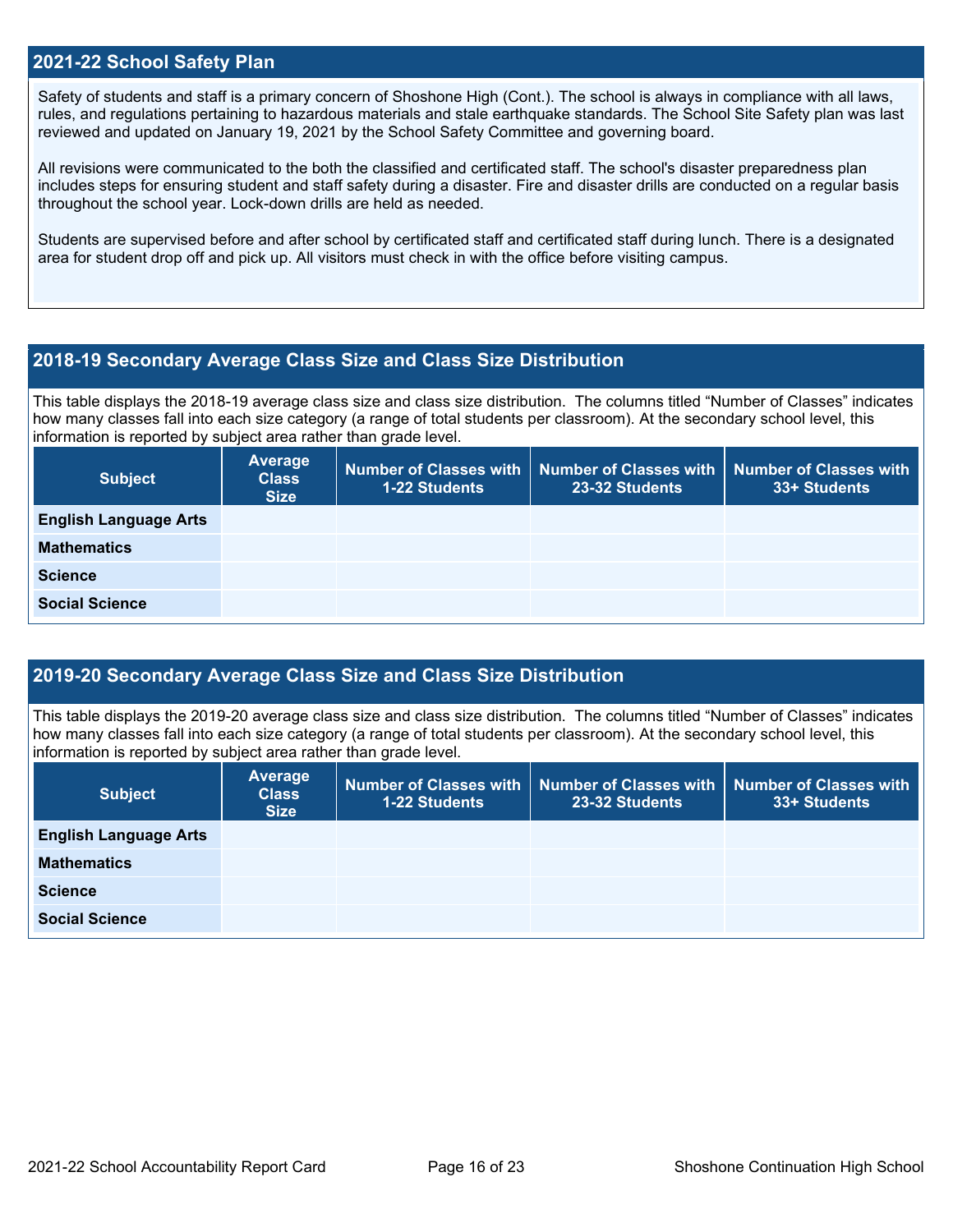#### **2020-21 Secondary Average Class Size and Class Size Distribution**

This table displays the 2020-21 average class size and class size distribution. The columns titled "Number of Classes" indicates how many classes fall into each size category (a range of total students per classroom). At the secondary school level, this information is reported by subject area rather than grade level.

| <b>Subject</b>               | Average<br><b>Class</b><br><b>Size</b> | 1-22 Students | Number of Classes with   Number of Classes with  <br>23-32 Students | <b>Number of Classes with</b><br>33+ Students |
|------------------------------|----------------------------------------|---------------|---------------------------------------------------------------------|-----------------------------------------------|
| <b>English Language Arts</b> |                                        |               |                                                                     |                                               |
| <b>Mathematics</b>           |                                        |               |                                                                     |                                               |
| <b>Science</b>               |                                        |               |                                                                     |                                               |
| <b>Social Science</b>        |                                        |               |                                                                     |                                               |

#### **2020-21 Ratio of Pupils to Academic Counselor**

This table displays the ratio of pupils to Academic Counselor. One full time equivalent (FTE) equals one staff member working full time; one FTE could also represent two staff members who each work 50 percent of full time.

| <b>Title</b>                 | <b>Ratio</b> |
|------------------------------|--------------|
| Pupils to Academic Counselor |              |

### **2020-21 Student Support Services Staff**

This table displays the number of FTE support staff assigned to this school. One full time equivalent (FTE) equals one staff member working full time; one FTE could also represent two staff members who each work 50 percent of full time.

| <b>Title</b>                                                         | <b>Number of FTE Assigned to School</b> |
|----------------------------------------------------------------------|-----------------------------------------|
| <b>Counselor (Academic, Social/Behavioral or Career Development)</b> | .10                                     |
| Library Media Teacher (Librarian)                                    | $\mathbf{0}$                            |
| <b>Library Media Services Staff (Paraprofessional)</b>               | $\mathbf{0}$                            |
| <b>Psychologist</b>                                                  | 0                                       |
| <b>Social Worker</b>                                                 | $\mathbf{0}$                            |
| <b>Speech/Language/Hearing Specialist</b>                            | $\mathbf{0}$                            |
| <b>Resource Specialist (non-teaching)</b>                            | 0                                       |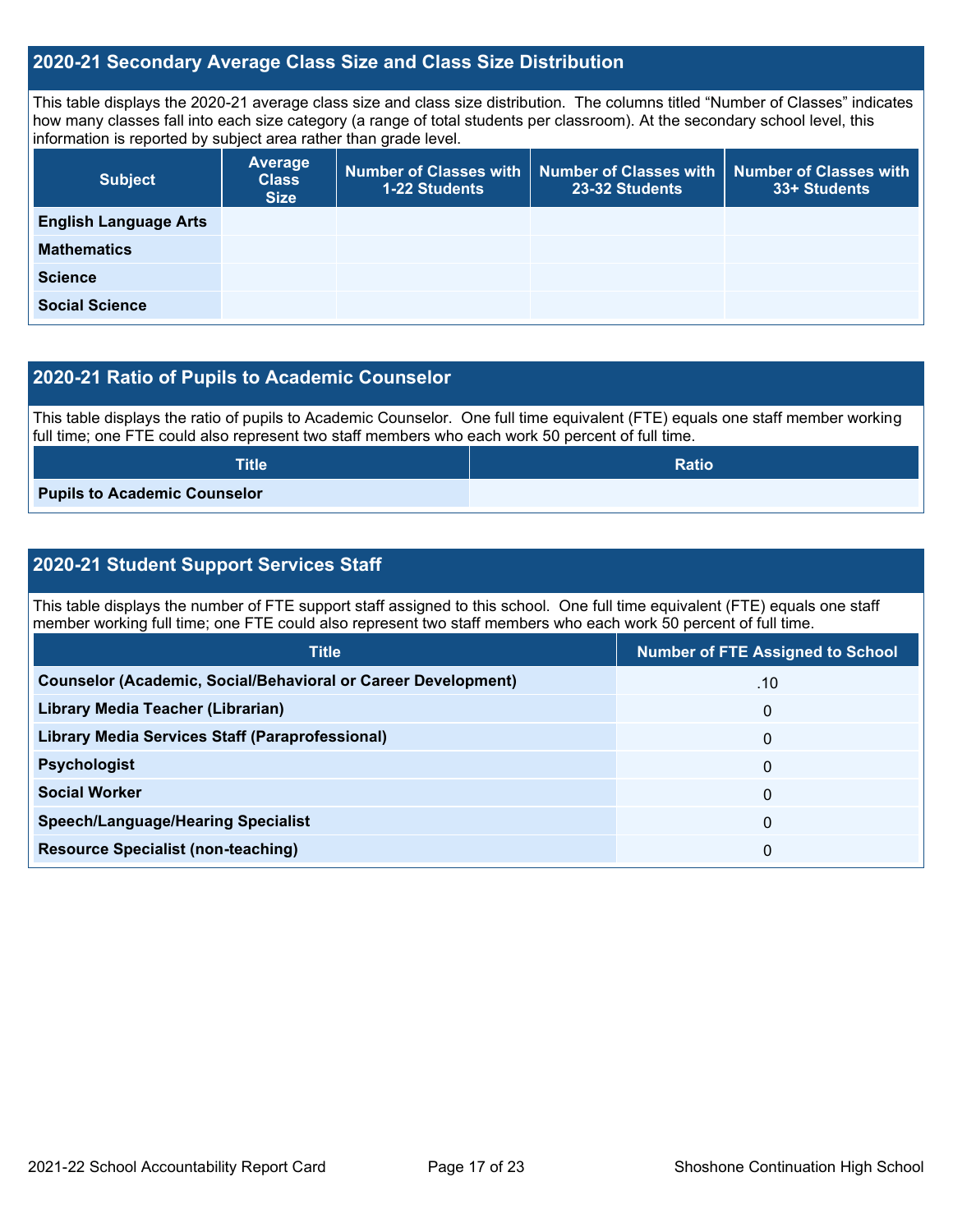#### **2019-20 Expenditures Per Pupil and School Site Teacher Salaries**

This table displays the 2019-20 expenditures per pupil and average teach salary for this school. Cells with N/A values do not require data.

| <b>Level</b>                                         | <b>Total</b><br><b>Expenditures</b><br><b>Per Pupil</b> | <b>Expenditures</b><br><b>Per Pupil</b><br>(Restricted) | <b>Expenditures</b><br><b>Per Pupil</b><br>(Unrestricted) | <b>Average</b><br><b>Teacher</b><br><b>Salary</b> |
|------------------------------------------------------|---------------------------------------------------------|---------------------------------------------------------|-----------------------------------------------------------|---------------------------------------------------|
| <b>School Site</b>                                   | \$9,500                                                 | \$1,200                                                 | \$8,300                                                   | \$61,349                                          |
| <b>District</b>                                      | N/A                                                     | N/A                                                     | $---$                                                     |                                                   |
| <b>Percent Difference - School Site and District</b> | N/A                                                     | N/A                                                     | $---$                                                     | $-36.3$                                           |
| <b>State</b>                                         |                                                         |                                                         | \$8.444                                                   | \$71,544                                          |
| <b>Percent Difference - School Site and State</b>    | N/A                                                     | N/A                                                     | $-1.7$                                                    | $-15.3$                                           |

## **2020-21 Types of Services Funded**

In addition to general state funding, Shoshone High (Cont.) receives state and federal funding from various categorical funds and other support programs. Psychological and speech services are provided by an independent contractor and, on occasion, by the Inyo County Superintendent of Schools.

### **2019-20 Teacher and Administrative Salaries**

This table displays the 2019-20 Teacher and Administrative salaries. For detailed information on salaries, see the CDE Certification Salaries & Benefits web page at [http://www.cde.ca.gov/ds/fd/cs/.](http://www.cde.ca.gov/ds/fd/cs/)

| Category                                             | <b>District</b><br><b>Amount</b> | <b>State Average</b><br>for Districts<br>in Same Category |
|------------------------------------------------------|----------------------------------|-----------------------------------------------------------|
| <b>Beginning Teacher Salary</b>                      | \$42,379                         | \$45,813                                                  |
| <b>Mid-Range Teacher Salary</b>                      | \$62,837                         | \$70,720                                                  |
| <b>Highest Teacher Salary</b>                        | \$85,789                         | \$93,973                                                  |
| <b>Average Principal Salary (Elementary)</b>         |                                  | \$111,613                                                 |
| <b>Average Principal Salary (Middle)</b>             |                                  | \$119,477                                                 |
| <b>Average Principal Salary (High)</b>               |                                  | \$120,270                                                 |
| <b>Superintendent Salary</b>                         | \$46,000                         | \$150,704                                                 |
| <b>Percent of Budget for Teacher Salaries</b>        | 18%                              | 29%                                                       |
| <b>Percent of Budget for Administrative Salaries</b> | 4%                               | 6%                                                        |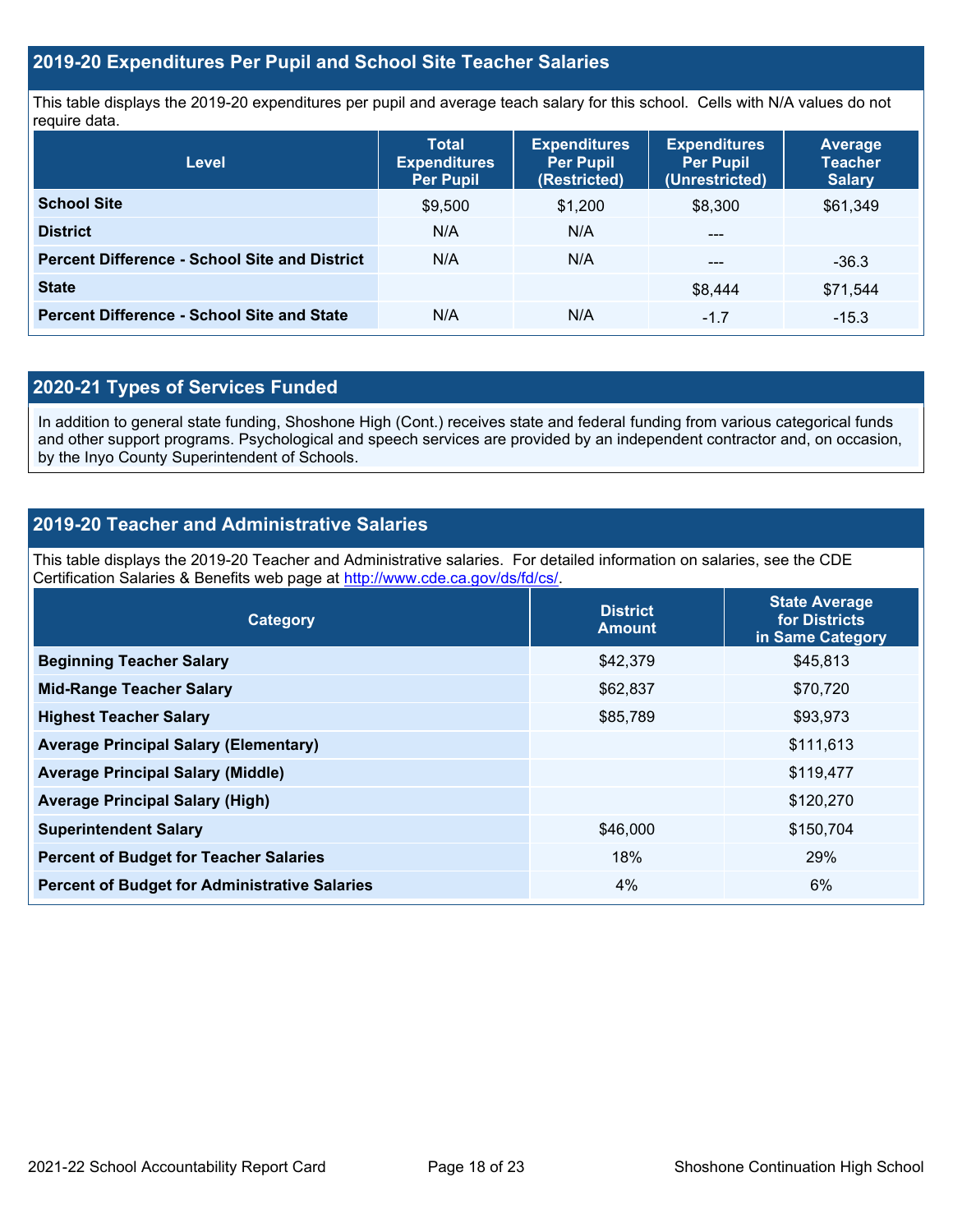#### **2020-21 Advanced Placement (AP) Courses**

This table displays the percent of student in AP courses at this school.

#### **Percent of Students in AP Courses**

This table displays the number of AP courses offered at this school where there are student course enrollments of at least one student.

| <b>Subject</b>                  | <b>Number of AP Courses Offered</b> |
|---------------------------------|-------------------------------------|
| <b>Computer Science</b>         |                                     |
| <b>English</b>                  |                                     |
| <b>Fine and Performing Arts</b> |                                     |
| <b>Foreign Language</b>         |                                     |
| <b>Mathematics</b>              |                                     |
| <b>Science</b>                  |                                     |
| <b>Social Science</b>           |                                     |
| <b>Total AP Courses Offered</b> |                                     |

## **Professional Development**

Staff members build teaching skills and concepts by participating in many conferences and workshops throughout the year, then sharing their experiences and knowledge with district colleagues. The district dedicated 3 days to staff development annually for the past three years. Topics for staff development during the 2021-22 school year included: Special Education awareness, child abuse reporting laws, alternative school curricula and student interventions for continuation ed. students.

Current and future staff development will focus on Common Core Standards, updated curriculum information and state mandates affecting secondary students.

This table displays the number of school days dedicated to staff development and continuous improvement.

| <b>Subject</b>                                                                  | 2019-20   2020-21   2021-22 |  |
|---------------------------------------------------------------------------------|-----------------------------|--|
| Number of school days dedicated to Staff Development and Continuous Improvement |                             |  |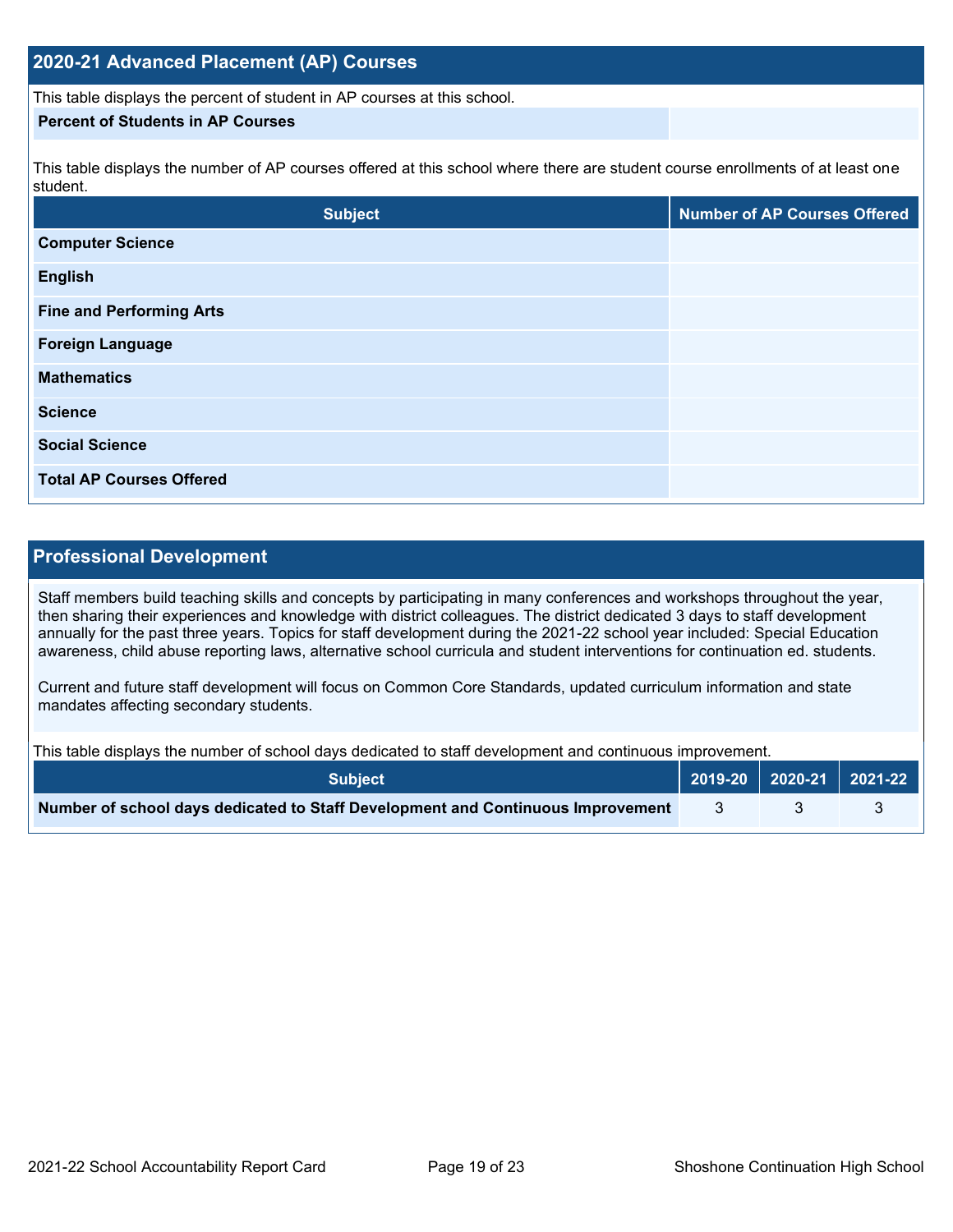# **Death Valley Unified School District 2020-21 Local Accountability Report Card (LARC) Addendum**

## **Local Accountability Report Card (LARC) Addendum**

**2020-21 Local Accountability Report Card (LARC) Addendum Overview**



On July 14, 2021, the California State Board of Education (SBE) determined that the California Department of Education (CDE) will use the SARC as the mechanism to conduct a one-time data collection of the LEA-level aggregate test results of all school's local assessments administered during the 2020–2021 school year in order to meet the federal Every Students Succeeds Act (ESSA) reporting requirement for the Local Educational Agency Accountability Report Cards (LARCs).

Each local educational agency (LEA) is responsible for preparing and posting their annual LARC in accordance with the federal ESSA. As a courtesy, the CDE prepares and posts the LARCs on behalf of all LEAs.

Only for the 2020–2021 school year and the 2020–2021 LARCs, LEAs are required to report their aggregate local assessments test results at the LEA-level to the CDE by populating the tables below via the SARC. These data will be used to meet the LEAs' federal requirement for their LARCs. Note that it is the responsibility of the school and LEA to ensure that all student privacy and suppression rules are in place when reporting data in Tables 3 and 4 in the Addendum, as applicable.

The tables below are not part of the SBE approved 2020–2021 SARC template but rather are the mechanism by which these required data will be collected from LEAs.

For purposes of the LARC and the following tables, an LEA is defined as a school district, a county office of education, or a direct funded charter school.

| <b>2021-22 District Contact Information</b> |                                      |  |  |
|---------------------------------------------|--------------------------------------|--|--|
| <b>District Name</b>                        | Death Valley Unified School District |  |  |
| <b>Phone Number</b>                         | (760) 852-4303                       |  |  |
| Superintendent                              | Mr. Jim Copeland                     |  |  |
| <b>Email Address</b>                        | jcopeland@deathvalleyschools.org     |  |  |
| <b>District Website Address</b>             | deathvalleyschools.org               |  |  |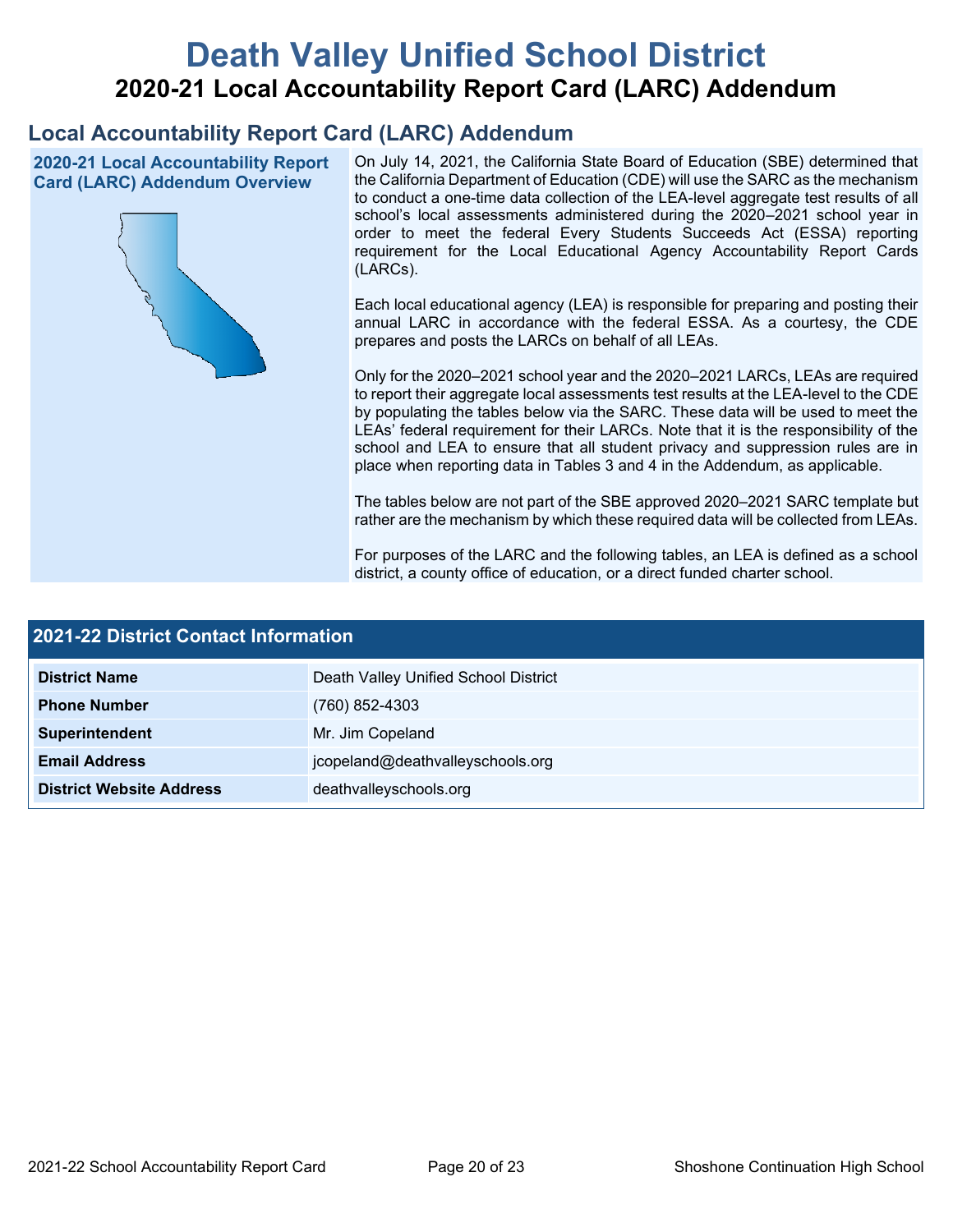### **2020-21 CAASPP Test Results in ELA by Student Group**

This table displays CAASPP test results in ELA by student group for students grades three through eight and grade eleven taking and completing a state-administered assessment. The CDE will populate this table for schools in cases where the school administered the CAASPP assessment. In cases where the school administered a local assessment instead of CAASPP, the CDE will populate this table with "NT" values, meaning this school did not test students using the CAASPP. See the local assessment(s) table for more information.

| <b>CAASPP</b><br><b>Student Groups</b>               | <b>CAASPP</b><br><b>Total</b><br><b>Enrollment</b> | <b>CAASPP</b><br><b>Number</b><br><b>Tested</b> | <b>CAASPP</b><br><b>Percent</b><br><b>Tested</b> | <b>CAASPP</b><br><b>Percent</b><br><b>Not Tested</b> | <b>CAASPP</b><br><b>Percent</b><br><b>Met or</b><br><b>Exceeded</b> |
|------------------------------------------------------|----------------------------------------------------|-------------------------------------------------|--------------------------------------------------|------------------------------------------------------|---------------------------------------------------------------------|
| <b>All Students</b>                                  | 11                                                 | 6                                               | 54.55                                            | 45.45                                                | $\overline{\phantom{a}}$                                            |
| <b>Female</b>                                        | --                                                 | --                                              | --                                               | --                                                   | --                                                                  |
| <b>Male</b>                                          | --                                                 | $\overline{\phantom{m}}$                        | --                                               | --                                                   | --                                                                  |
| American Indian or Alaska Native                     | 0                                                  | $\pmb{0}$                                       | $\mathbf 0$                                      | $\mathbf{0}$                                         | $\mathbf 0$                                                         |
| <b>Asian</b>                                         | $\mathbf 0$                                        | $\mathbf 0$                                     | $\mathbf{0}$                                     | $\Omega$                                             | $\mathbf{0}$                                                        |
| <b>Black or African American</b>                     | $\overline{\phantom{a}}$                           | $\overline{\phantom{a}}$                        | --                                               | $\overline{\phantom{a}}$                             | --                                                                  |
| <b>Filipino</b>                                      | $\mathbf 0$                                        | $\mathbf{0}$                                    | $\Omega$                                         | $\Omega$                                             | $\mathbf 0$                                                         |
| <b>Hispanic or Latino</b>                            | --                                                 | $\overline{\phantom{a}}$                        | --                                               | $\sim$                                               | --                                                                  |
| <b>Native Hawaiian or Pacific Islander</b>           | $\Omega$                                           | $\mathbf 0$                                     | $\mathbf{0}$                                     | $\mathbf{0}$                                         | $\mathbf 0$                                                         |
| <b>Two or More Races</b>                             | --                                                 | $-$                                             | --                                               | $-$                                                  | --                                                                  |
| <b>White</b>                                         | --                                                 | --                                              | --                                               | --                                                   | --                                                                  |
| <b>English Learners</b>                              | $- -$                                              | --                                              |                                                  |                                                      | --                                                                  |
| <b>Foster Youth</b>                                  | $\Omega$                                           | $\mathbf 0$                                     | $\mathbf{0}$                                     | $\Omega$                                             | $\mathbf{0}$                                                        |
| <b>Homeless</b>                                      | --                                                 | --                                              | --                                               | --                                                   |                                                                     |
| <b>Military</b>                                      | $\Omega$                                           | $\mathbf 0$                                     | $\mathbf{0}$                                     | 0                                                    | $\Omega$                                                            |
| <b>Socioeconomically Disadvantaged</b>               | --                                                 | --                                              | --                                               |                                                      | --                                                                  |
| <b>Students Receiving Migrant Education Services</b> | $\Omega$                                           | $\mathbf 0$                                     | $\Omega$                                         | $\Omega$                                             | 0                                                                   |
| <b>Students with Disabilities</b>                    | --                                                 | $\overline{\phantom{m}}$                        | --                                               | --                                                   | --                                                                  |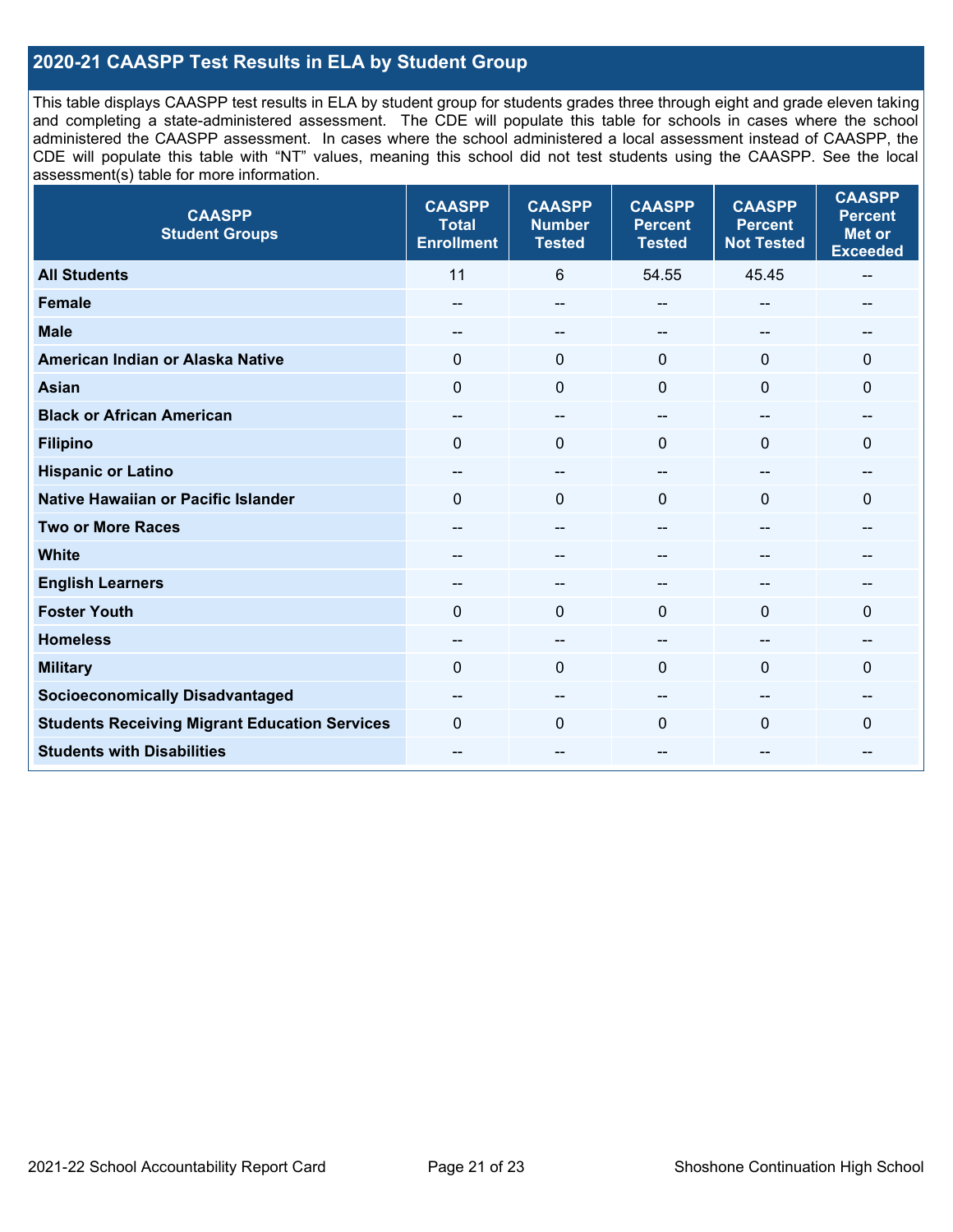### **2020-21 CAASPP Test Results in Math by Student Group**

This table displays CAASPP test results in Math by student group for students grades three through eight and grade eleven taking and completing a state-administered assessment. The CDE will populate this table for schools in cases where the school administered the CAASPP assessment. In cases where the school administered a local assessment instead of CAASPP, the CDE will populate this table with "NT" values, meaning this school did not test students using the CAASPP. See the local assessment(s) table for more information.

| <b>CAASPP</b><br><b>Student Groups</b>               | <b>CAASPP</b><br><b>Total</b><br><b>Enrollment</b> | <b>CAASPP</b><br><b>Number</b><br><b>Tested</b> | <b>CAASPP</b><br><b>Percent</b><br><b>Tested</b> | <b>CAASPP</b><br><b>Percent</b><br><b>Not Tested</b> | <b>CAASPP</b><br><b>Percent</b><br><b>Met or</b><br><b>Exceeded</b> |
|------------------------------------------------------|----------------------------------------------------|-------------------------------------------------|--------------------------------------------------|------------------------------------------------------|---------------------------------------------------------------------|
| <b>All Students</b>                                  | 11                                                 | 6                                               | 54.55                                            | 45.45                                                | $\hspace{0.05cm}$                                                   |
| <b>Female</b>                                        | --                                                 | --                                              | --                                               | --                                                   |                                                                     |
| <b>Male</b>                                          | --                                                 | --                                              | --                                               | $\overline{a}$                                       | --                                                                  |
| American Indian or Alaska Native                     | $\Omega$                                           | $\mathbf 0$                                     | $\mathbf 0$                                      | $\Omega$                                             | $\mathbf 0$                                                         |
| <b>Asian</b>                                         | $\mathbf 0$                                        | 0                                               | $\mathbf 0$                                      | 0                                                    | 0                                                                   |
| <b>Black or African American</b>                     | --                                                 | $\hspace{0.05cm}$ – $\hspace{0.05cm}$           | --                                               | $\overline{a}$                                       | --                                                                  |
| <b>Filipino</b>                                      | $\Omega$                                           | 0                                               | $\mathbf{0}$                                     | 0                                                    | 0                                                                   |
| <b>Hispanic or Latino</b>                            | $\overline{\phantom{a}}$                           | $-$                                             | $\overline{\phantom{a}}$                         | --                                                   | $\hspace{0.05cm}$ – $\hspace{0.05cm}$                               |
| <b>Native Hawaiian or Pacific Islander</b>           | $\Omega$                                           | $\mathbf 0$                                     | $\mathbf 0$                                      | $\Omega$                                             | 0                                                                   |
| <b>Two or More Races</b>                             | --                                                 | --                                              |                                                  |                                                      | --                                                                  |
| <b>White</b>                                         | $- -$                                              | --                                              | $\overline{\phantom{m}}$                         |                                                      | --                                                                  |
| <b>English Learners</b>                              |                                                    | --                                              |                                                  |                                                      |                                                                     |
| <b>Foster Youth</b>                                  | $\Omega$                                           | 0                                               | $\mathbf 0$                                      | $\Omega$                                             | $\Omega$                                                            |
| <b>Homeless</b>                                      | --                                                 | --                                              | --                                               | --                                                   |                                                                     |
| <b>Military</b>                                      | 0                                                  | 0                                               | $\mathbf{0}$                                     | 0                                                    | 0                                                                   |
| <b>Socioeconomically Disadvantaged</b>               | $- -$                                              | --                                              | --                                               | --                                                   | $- -$                                                               |
| <b>Students Receiving Migrant Education Services</b> | $\Omega$                                           | 0                                               | $\Omega$                                         | $\Omega$                                             | 0                                                                   |
| <b>Students with Disabilities</b>                    | $- -$                                              | --                                              | --                                               | --                                                   | --                                                                  |

#### **2020-21 Local Assessment Test Results in ELA by Student Group**

This table displays Local Assessment test results in ELA by student group for students grades three through eight and grade eleven. LEAs/schools will populate this table for schools in cases where the school administered a local assessment. In cases where the school administered the CAASPP assessment, LEAs/schools will populate this table with "N/A" values in all cells, meaning this table is Not Applicable for this school.

| N/A<br><b>Student Groups</b>                                                               | N/A<br><b>Total</b><br><b>Enrollment</b> | N/A<br><b>Number</b><br>Tested | N/A<br><b>Percent</b><br><b>Tested</b> | N/A<br><b>Percent</b><br><b>Not Tested</b> | <b>N/A</b><br><b>Percent</b><br>At or Above<br><b>Grade Level</b> |  |
|--------------------------------------------------------------------------------------------|------------------------------------------|--------------------------------|----------------------------------------|--------------------------------------------|-------------------------------------------------------------------|--|
| <b>All Students</b>                                                                        | N/A                                      | N/A                            | N/A                                    | N/A                                        | N/A                                                               |  |
| *At or above the grade-level standard in the context of the local assessment administered. |                                          |                                |                                        |                                            |                                                                   |  |